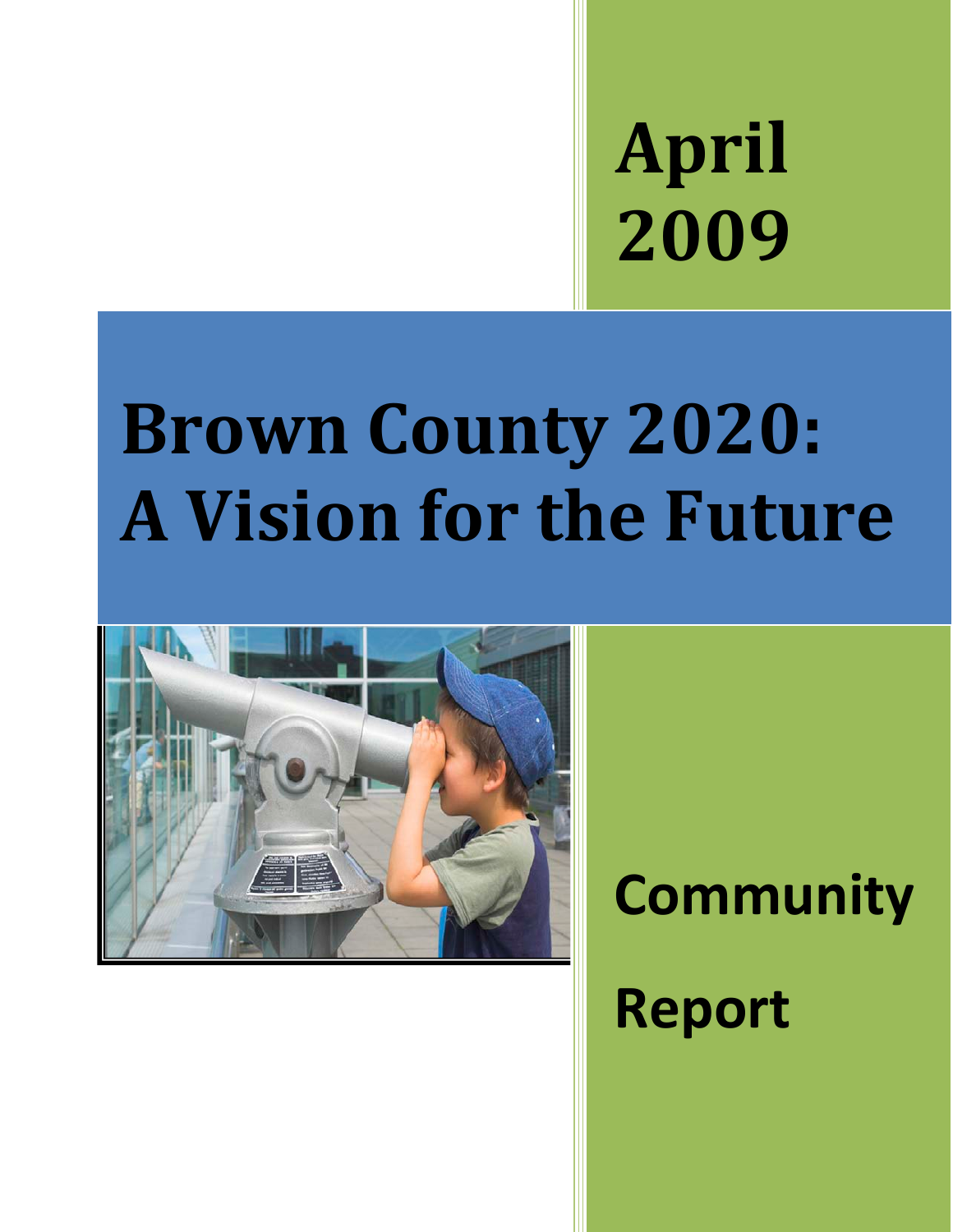## **Brown County 2020: A Vision For The Future**

## **Table of Contents**

| Community and Economic Development Focus Group1              |
|--------------------------------------------------------------|
|                                                              |
|                                                              |
|                                                              |
|                                                              |
|                                                              |
|                                                              |
|                                                              |
|                                                              |
| Community-Wide needs Assessment 2007/08 Steering Committee30 |
|                                                              |
|                                                              |
|                                                              |
|                                                              |
| Brown County Summary of Recommended Projects34               |
|                                                              |
|                                                              |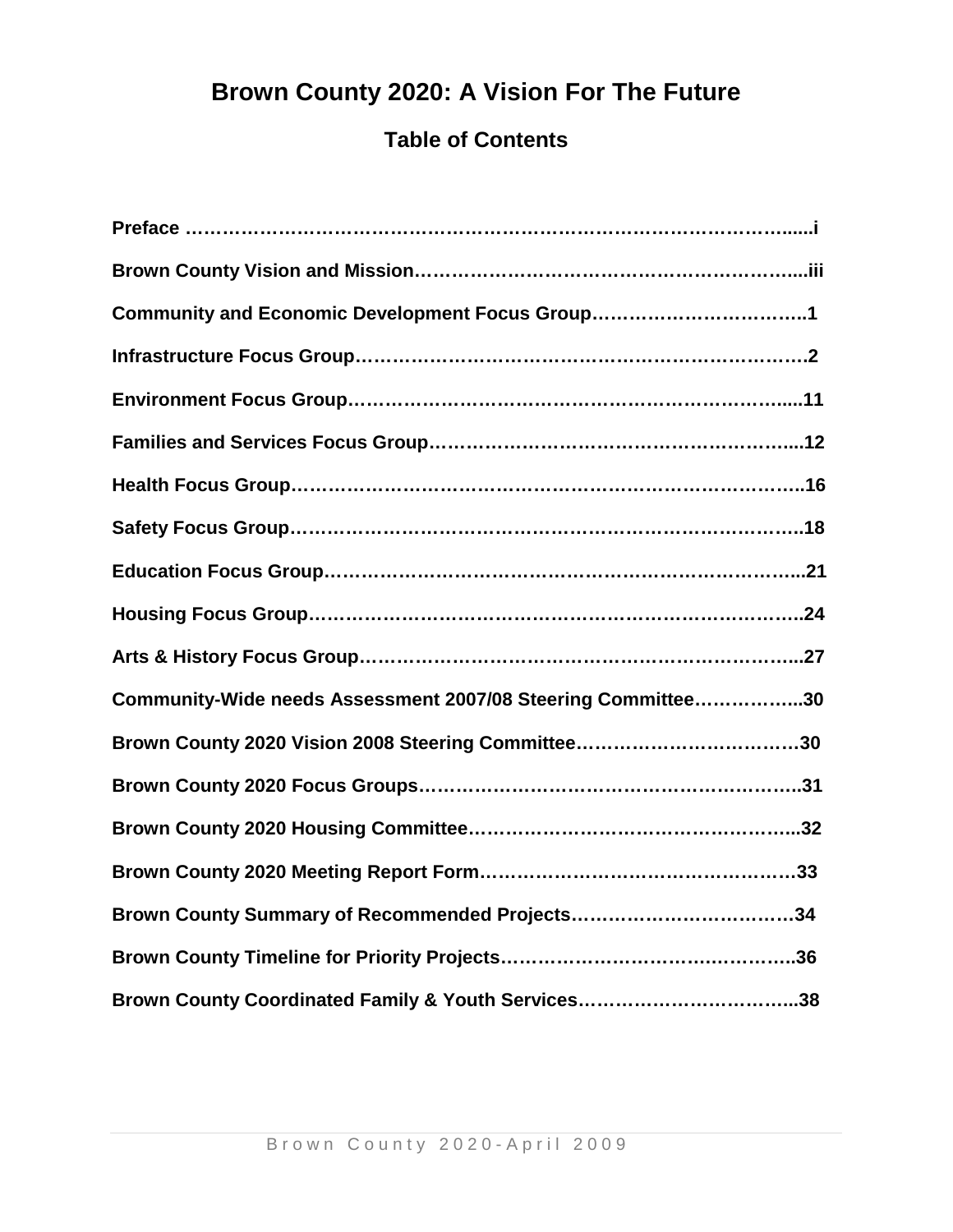## **Brown County 2020: A Vision For The Future Preface**

#### **How is Brown County perceived today? What changes or improvements do we want in Brown County for the future? How can Brown County efficiently and effectively prepare to meet the future?**

In order to answer these questions, the Brown County Partnership asked the Brown County Community Foundation to fund the first phase of a planning process. There existed a 2010 Plan, which would soon be winding down. Brown County was facing budgets that were not balanced, dwindling internal resources, lack of application for funding from state, federal and private resources, and a mixed message from the population regarding direction. So in order to have a map for effective change based on community input, a blueprint for change and growth was developed and is addressed below.

Under a Steering Committee (Appendix A), over 500 residents or those with invested interest in Brown County, representing a variety of ages, income levels, geographic locations and interests, were asked to complete a needs assessment questionnaire. Some respondents completed the questionnaire on their own; others were interviewed. Information was gathered in the areas of:

#### Community and Economic Development **Infrastructure Environment** Families and Services **Health** Safety **Education Housing** Arts and History

After the completion of the county-wide questionnaire a report was written, and the results were shared with the Brown County Partnership. All partners were requested to take the information to their individual groups and organizations. A full copy of this report is housed with the Brown County Partnership and the Brown County Library. The results of this report inspired a community-wide retreat for initial planning.

A new partnership (Appendix B) was formed between the Brown County Partnership, the League of Women Voters, the Purdue Extension and the Brown County government to support the initial planning process. During a series of three community-wide meetings, over 100 individuals (Appendix C) validated the accumulated needs assessment information, wrote value statements and a vision statement, and initiated the first set of goals and objectives. The full report of these meetings follows this introduction.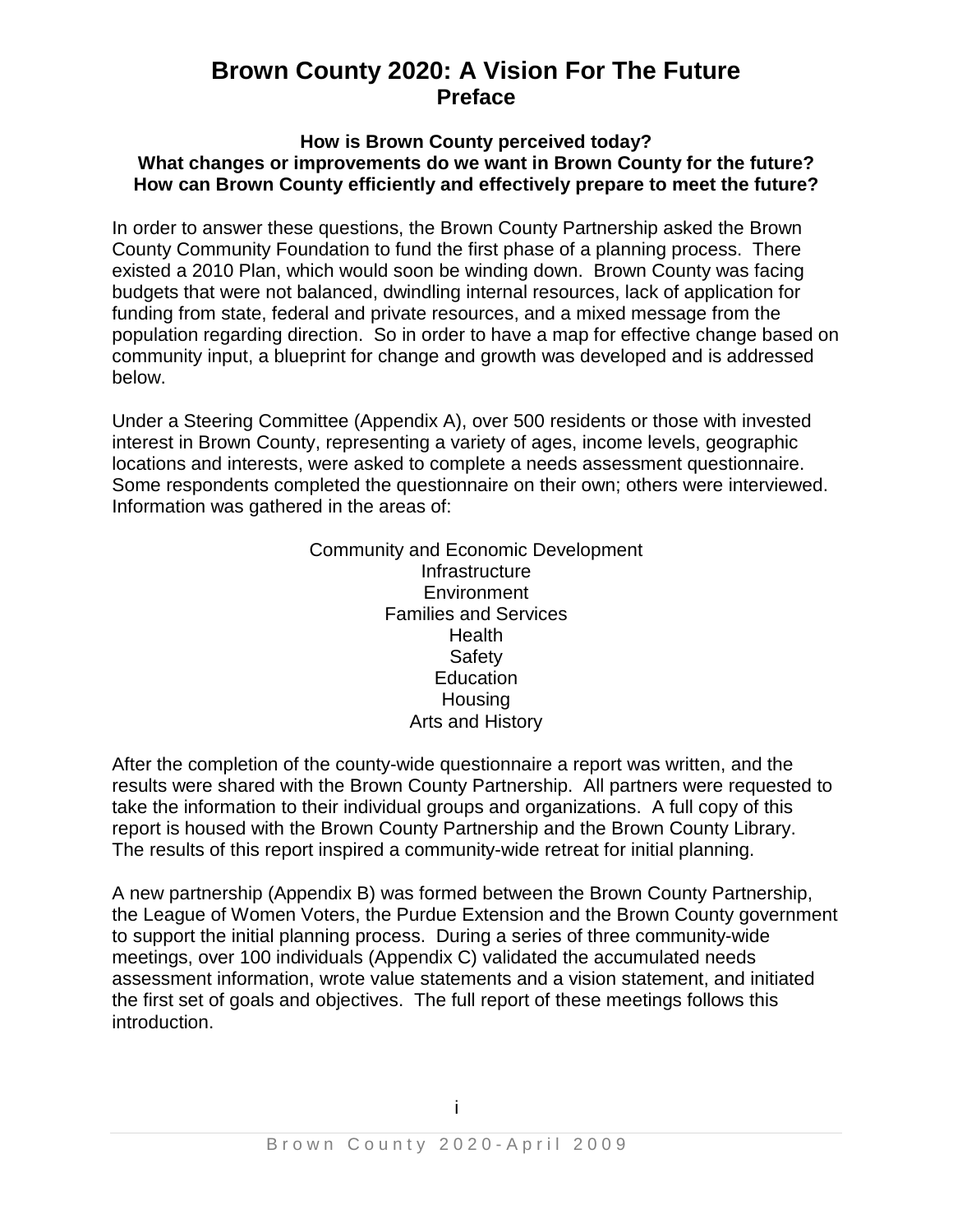No section of the following report stands alone. Each must be read and analyzed within the context of all. A single concept only works well if it is part of a coordinated effort. Some cross referencing has already been done, but each section definitely influences the others. Some of the participants have organized into committees and have initially begun their task. This was due to the timeline set by the possibility of outside resources becoming available. An example of this is a housing task force that is responding to the possibility of Lilly Endowment support. A sample of their minutes is included as Appendix D.

Community planning is both linear in practice and cyclical in method. An outline for accomplishment was developed, using the materials from rural community economic development, WSDA Rural Development, and Office of Community Development. We knew that time was running out on the first planning process, and we wanted to create a vision for the future with a smooth transition from the past. We were proud of the past decade of accomplishments, such as the Brown County Library, the Brown County YMCA, and the Brown County Community Foundation. But there was a need for a new infusion of energy and a clear vision to build for the future.

The guiding principles for the whole process are:

- Targets for improvement need to be visionary in nature.
- A big picture of the current economy, environment and people is necessary prior to being able to choose priorities for change.
- The whole community has to share in its well-being.
- All tasks have to be approached within a culture of cooperation and give-andtake.
- Many people have to be involved in the selection of common goals for new initiatives to be accepted and implemented.
- Each goal needs to address the investment of time, talent and resources, as well as the capability to sustain.
- Synergy will be gained and more accomplished if partners are identified and utilized, both within and outside the community.
- A timetable for implementation and a process for communication among the various components of the planning process need to be identified.

The process requires four phases that happen over and over again: assessment, planning, implementation and evaluation. Each event, committee, task force, etc., will assess "what is" and its validity, go through a planning process to decide the important tasks or goals, implement the activities in a timely fashion, and evaluate the final result or task completion. Next steps are based on the evaluation data.

Every meeting's decisions should be recorded and filed with the Brown County Partnership. General minutes can be turned in, or the minutes form (Appendix E) can be used. The Brown County Partnership will undertake the task of keeping citizens informed, monitor the benchmarks of accomplishment, call meetings together if any conditions change or new opportunities arise, and celebrate publicly our successes.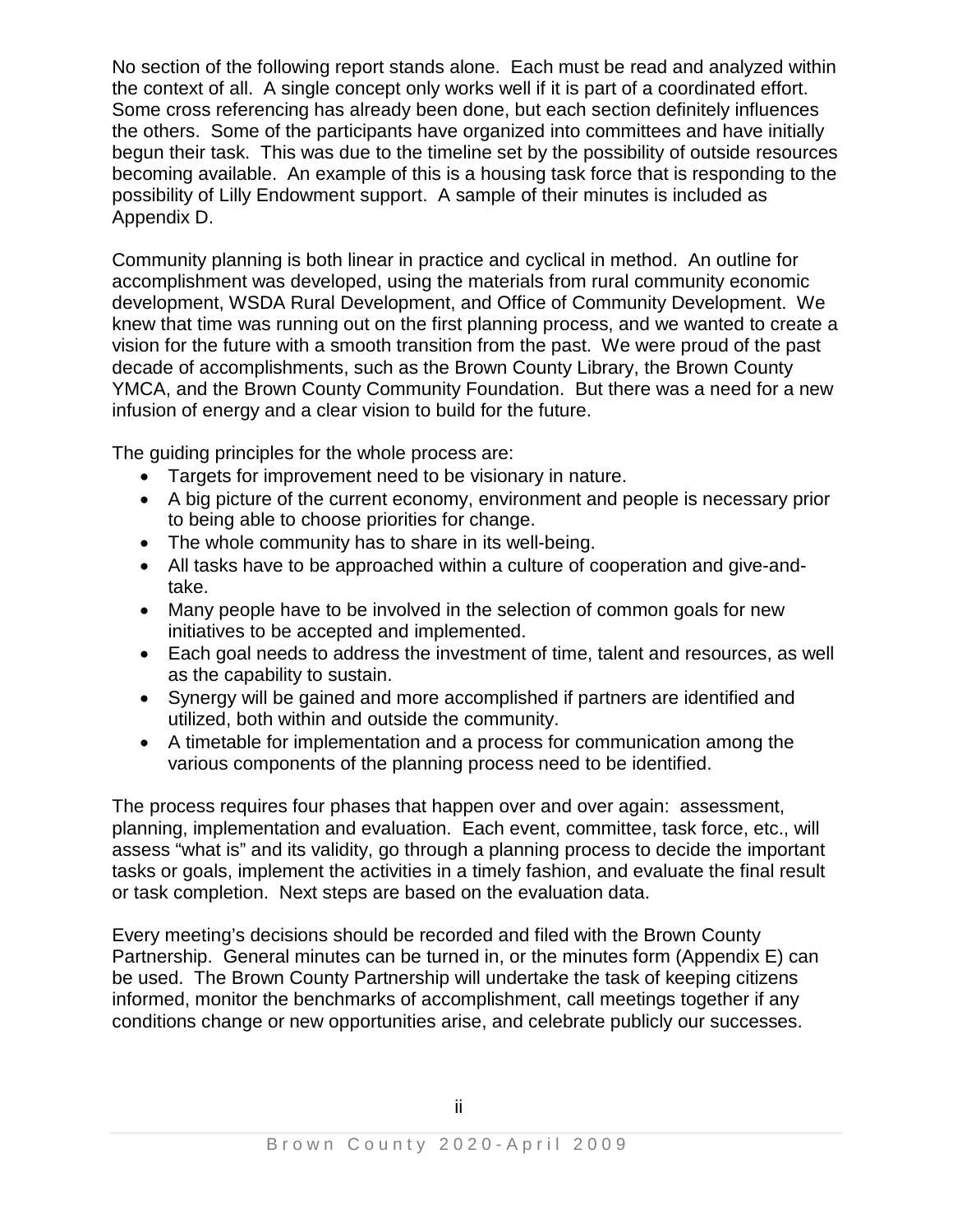## Brown County, Indiana

## Vision

Brown County is a naturally inspired, culturally rich, welcoming and caring community.

## **Mission**

We cherish our history, celebrate our present, and dream of our future. We build on the unique strengths of Brown County, preserving the integrity of its rich heritage, people and resources while creating a high quality of life for all residents by:

- supporting collaborative public/private leadership that effectively plans and meets community objectives
- promoting arts and history, while continuing to embrace our unique heritage and cultural arts background
- balancing sustainable development with responsible stewardship so the natural beauty that inspired our ancestors will be here for future
- seeking economic growth opportunities that respect our natural environment and cultural legacy
- promoting professional, dependable safety services and public infrastructure
- supporting quality educational programs and enrichment opportunities that are essential for individual well being and life-long learning
- encouraging healthy lifestyles, prevention and wellness, and accessible, affordable health care
- supporting opportunities for residents to have safe, affordable, and accessible housing that is in harmony with our natural resources
- promoting activities that develop and support thriving, engaged residents and families

*Prepared by: Brown County 2020 – A Vision For The Future Brown County Partnership April 2009*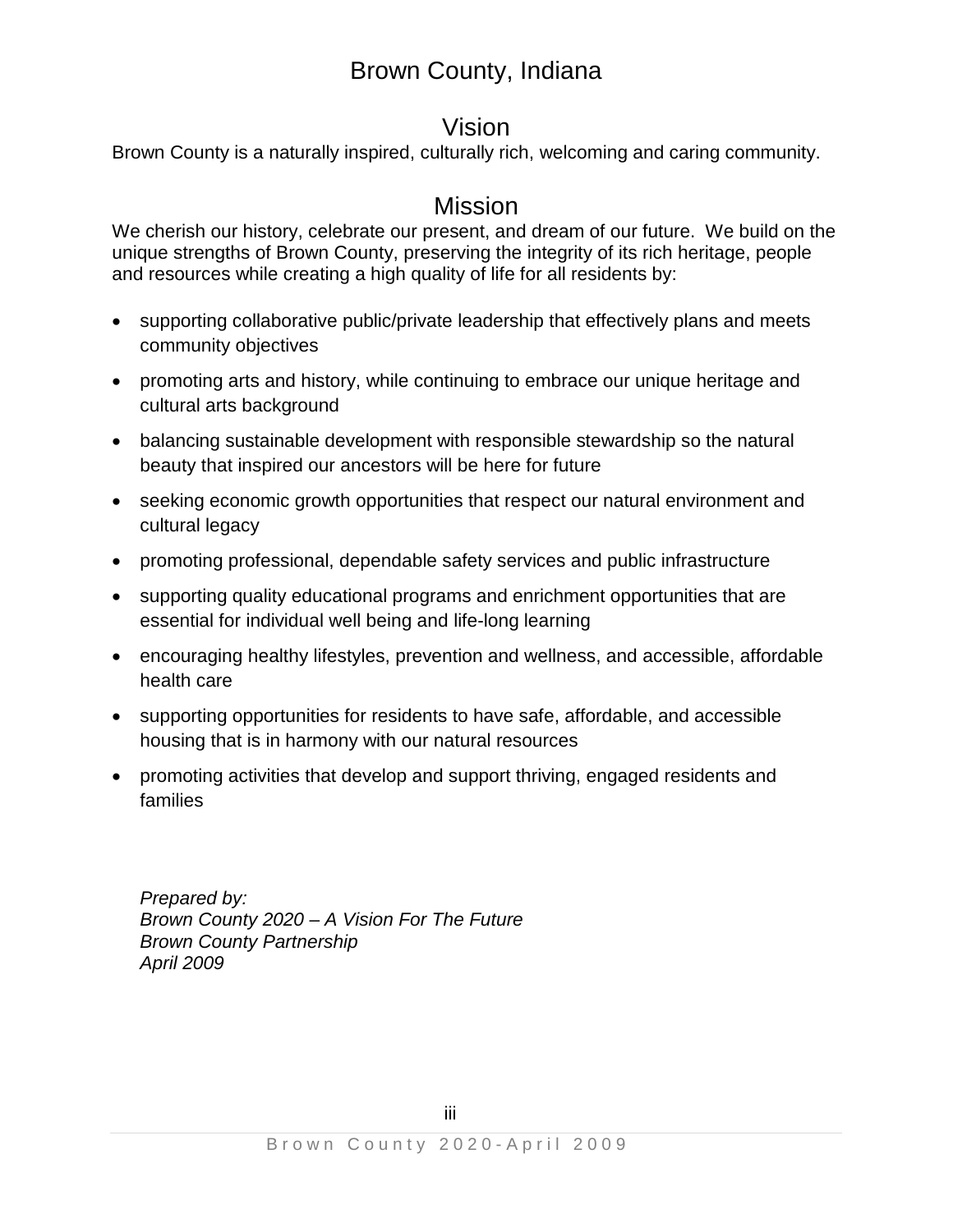#### **Community and Economic Development Focus Group Brown County 2020 – A Vision For The Future**

#### **Important Issues of Our Community – Community and Economic Development**

#### **Economic Development:**

An economic development plan to diversify the economy is paramount.

Progress requires a non-partisan economic development plan.

A comprehensive plan to control and foster growth is needed.

Coordinated city and county development strategies are needed to sustain economic growth.

More focus on environmental economics is needed.

A greater economic synergy between town, county and state (e.g., park shuttle service) needs to be identified and planned.

Long range plans for Economic Development Corporation (EDC) and the Economic Development Commission should be put in place, and should be transparent and accountable.

See 2020 Environment Section, Parks and Trails of this document.

#### **Employment:**

Clean and green entrepreneurial businesses (e.g. software, accounting, light manufacturing) should be encouraged.

Development of services that help elderly in their homes should be encouraged. More light, appropriate industry to create quality jobs (e.g., History Center, stone quarry) should become part of the community plan.

#### **Land/Property:**

Our biggest economic engine is the public land that we have, but we need to market it for outdoor recreation and adventure sports.

Development, in conjunction with the community, of eco-tourism in state park, nature preserves, and state forests is needed.

Natural beauty is a recognized asset that should be valued and protected.

There is a need for an open space in the town of Nashville known as a "hub" for access to parks and trails systems.

#### **Government:**

Getting taxes down and done, and get out of debt should be a priority for county government officials.

Well-managed government is required to sustain economic health and trust.

Government should respond positively to leadership.

Inter-governmental cooperation (shared vision) is required to maintain economic viability. Compensation for public lands/acreage in Brown County and for not-for-profits should be considered.

The concept of "green" needs to be incorporated within the planning and services (e.g.., vehicles) of Brown County government.

(See Brown County 2020 Infrastructure Section of this report for concept of government working with a citizen's group.)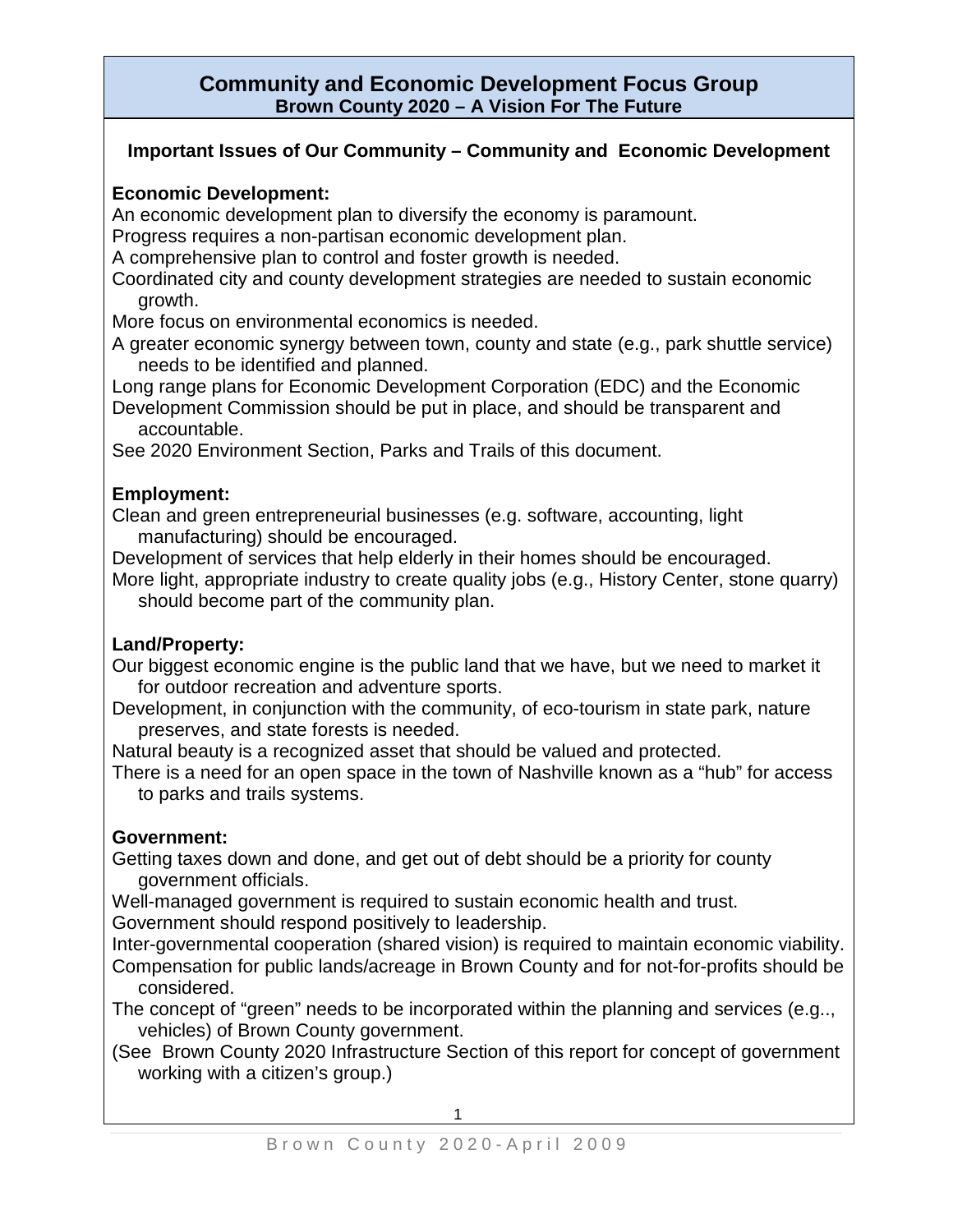#### **Infrastructure:**

(See Brown County 2020 Infrastructure Section of this report for details.)

#### **Businesses:**

There is a need to acquire shops that sell home-made items.

There is a need for more artistic businesses.

Encouragement for small business entrepreneurs should be ongoing.

There should be incentives to preserve existing businesses from leaving.

A good mix of restaurants is necessary, e.g., with outdoor seating and views of town and countryside, Chinese restaurant.

There is a need for a good "organic" food store and/or restaurant/delicatessen. A viable business for the old ski world property or any long-empty property is needed. Bringing new businesses into the community is needed to grow the tax base. More family-friendly business is needed.

Pro-business attitudes need to be encouraged.

There is a need to develop standards to establish equitable rental rates for shop space in business district.

A web site is needed to facilitate decision making by prospective entrepreneurs (information regarding economics, real estate, tools services).

Making Brown County into a capital for music production should be considered. A micro brewery should be considered for the downtown area.

An economic development center to better use wood product without damaging environment should be considered.

Thorough education should be available to make shop owners aware of risks of opening businesses.

#### **Tourism:**

Increased tourism (including recreation, heritage) needs to continue to be aggressive and innovative.

More shops of higher quality (e.g., Vera Bradley) are needed.

Improved parking needs to be facilitated.

Family activities for visitors are needed.

Coordinated plan for lighting the town at Christmas season, Wednesday night concerts for community gatherings, are examples for extending the tourism season and for bringing the Brown County residents out.

#### **Miscellaneous:**

Keep Brown County Partnership as a viable community entity, providing it with necessary support and recognition.

Brown County Foundation needs to become an integral part of the community. They should identify, invite and recruit individuals to assist with philanthropic initiatives of Brown County.

Focused leadership and value support is needed.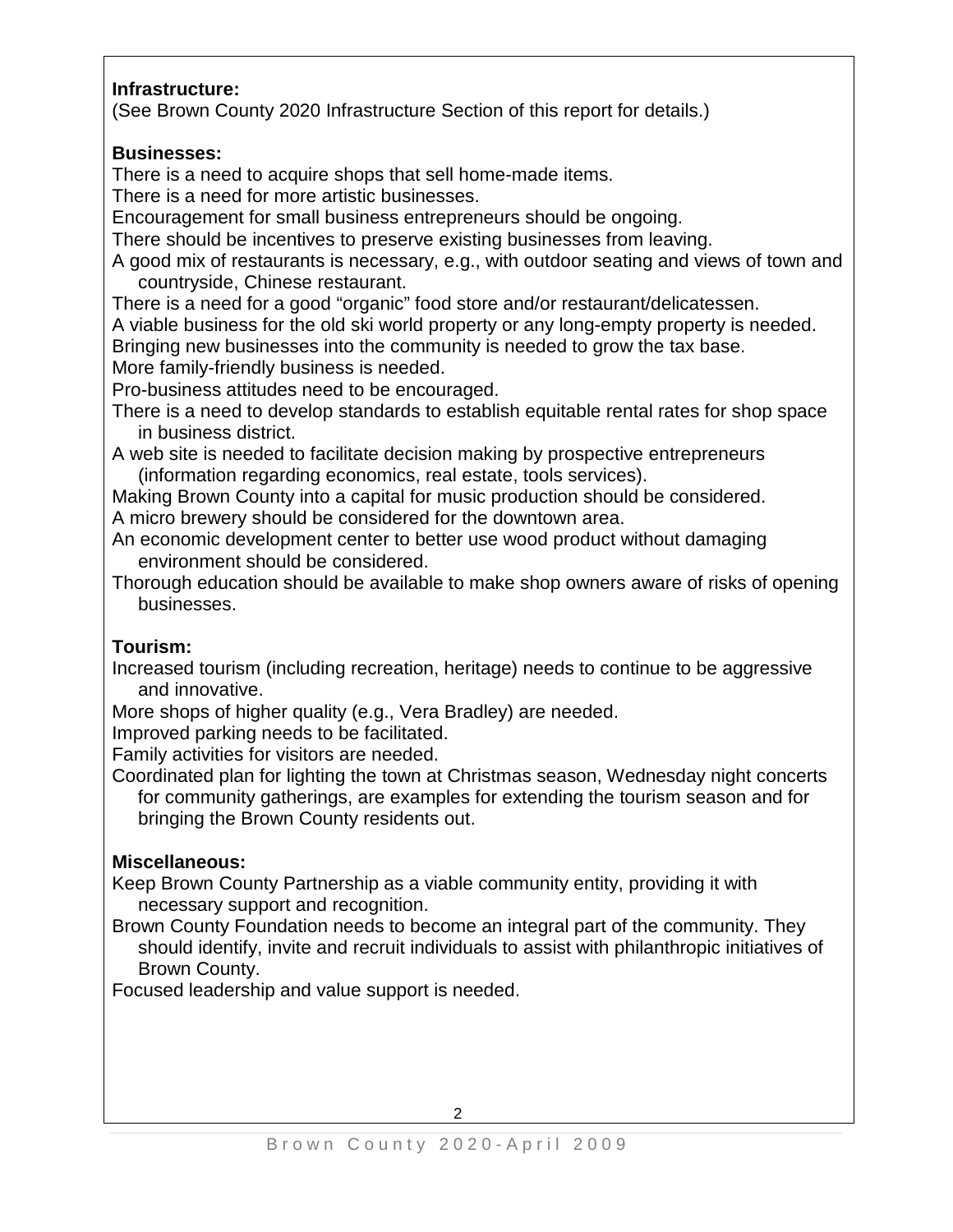#### **Value Statements – Community and Economic Development**

We will build on the unique strengths of Brown County, while preserving the integrity of its rich heritage, people and resources. We will support a non-governmental, centralized leadership to facilitate and coordinate a comprehensive community development program, which accomplishes input from the citizens of Brown County.

Community and Economic Development will support and nurture future growth within Brown County with the goal of protecting the rural lifestyle within the community while assisting in the expansion of commercial development and the arts/crafts. The future development of the community must be controlled and precise so the nature of the community is preserved, and Brown County will continue to be a place of natural beauty and home to artisans.

Our community will encompass the following characteristics:

- o environmental awareness
- o artful approach
- o entrepreneur spirit
- o collaborative effort
- o cultural pride and preservation

#### **Vision – Community and Economic Development**

With our help, we envision our community will...

- o Seek, support and nurture desirable growth and opportunity within Brown County.
- o This will occur in a conscientious manner that includes respect for the rural and small town lifestyle within the community.
- o We appreciate that the present quality of life includes our special identity and fine reputation for art, music while actively embracing the natural beauty of our environment.
- $\circ$  Our continuing stewardship shall seek new opportunities that will demonstrate a positive legacy of commitment and performance in serving Brown County.

Furthermore, we envision our community to …

- o Capitalize on our current opportunities (e.g., develop philanthropic conventions).
- o Capitalize on future/prospective opportunities (e.g., CAMTC [Camp Atterbury Maneuver Training Center], Regional Cluster, retirement conferences).
- o Become the top ten best places to retire in America.
- o Become the top ten places to raise a family in America.
- o Become the top ten places to start a technology small business in America.
- o Become the top ten places to live in America according to Money Magazine (measured by low crime, ISTEP education, etc)
- o Create jobs for people who currently live here (including targeting Brown County High School graduates).
- o Attract families and retirees interested in quality of life in Brown County.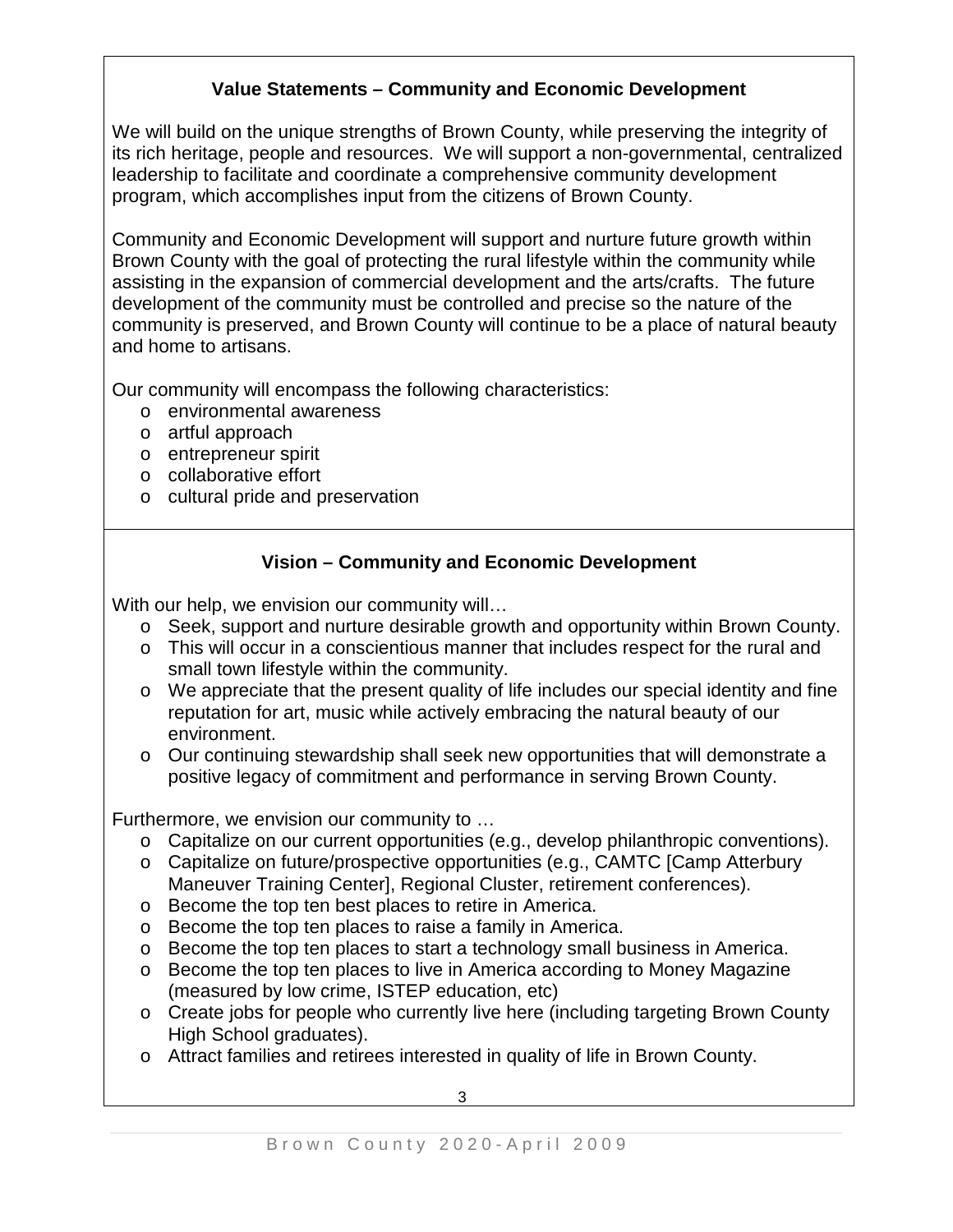#### **Strategic Initiatives and Outcomes – Community and Economic Development**

#### **Strategic Initiative> Strategic Planning**

Develop, continually update and refine a "Way Ahead" strategic plan that focuses on becoming the top ten places in America to raise a family, while retaining the quality of life in Brown County. Maintain constant contact with appropriate government officials.

#### **Beginning Outcomes:**

- 1) Continue and refine Brown County Partnership's role in the ongoing work of Brown County 2020 Vision.
- 2) Cooperate with the Economic Development "planning" Commission established by legislative statute to ensure input of the Brown County 2020 visioning information.
- 3) Identify and locate studies and work already completed for Brown County.
- 4) Start to inventory our County's assets.
- 5) Study other rural locations who have reached our vision or who are successful at working towards it.
- 6) Look for opportunities to place Brown County on the map.
- 7) Work with Brown County 2020 Infrastructure Committee to develop a plan to increase technology infrastructure in our community.
- 8) Identify specific and doable opportunities to enhance the quality of life in Brown County.
- 9) Write short and long term plans.
- 10) Etc. …

#### **Strategic Initiative> Centralized Development and Marketing**

Incorporate and utilize a centralized approach to marketing Brown County's values, mission, services and initiatives.

#### **Beginning Outcomes:**

- 1) Use aspects of the county to synergize growth and improvement (for example, how can art and recreation work together).
- 2) Consider and implement a variety of marketing tools (e.g. kiosk).
- 3) Etc. …

#### **Strategic Initiative> Camp Atterbury Linkage**

Integrate Brown County opportunities with the anticipated Camp Atterbury expansion.

#### **Beginning Outcomes:**

- 1) Subset a Camp Atterbury Committee within the Economic Development Commission.
- 2) Research both Brown County and Camp Atterbury capabilities(assets, infrastructure).
- 3) Set up needed local structures to work with the Camp Atterbury project.
- 4) Identify and apply for funding to pay for basic infrastructure.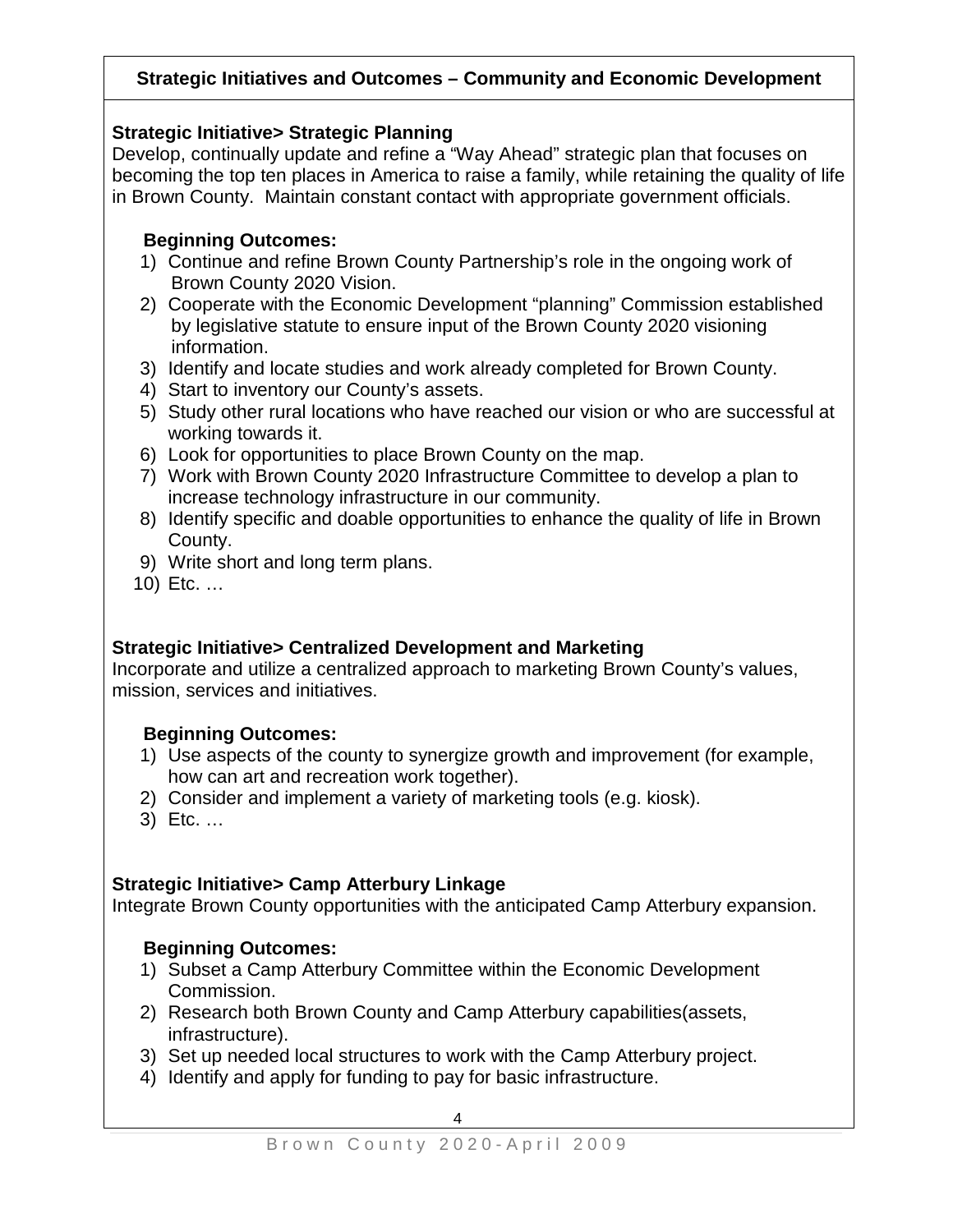5) Develop and implement plan for integration with Camp Atterbury expansion.

6) Etc...

#### **Strategic Partners for Collaboration – Community and Economic Development**

Economic Development Commission Ten County Indiana Economic Development Cluster Morale, Welfare, and Recreation Military Lodges Camp Atterbury representative(s) State Economic Development Organizations Indiana National Guard Town and County Government representatives Brown County Schools representative

#### **Infrastructure Focus Group Brown County 2020 – A Vision For The Future**

#### **Important Issues of Our Community – Infrastructure**

#### **Infrastructure in General:**

There is no comprehensive structure to provide leadership in the community.

County government should address the problems caused by lack of integration and accountability within its organization.

- There are no unified plans to improve systems, such as communications, water, sewer, etc., in the County.
- There is a need to develop a viable, long term, comprehensive plan updating zoning ordinances.
- There is a need for cooperative planning between town and county officials.
- A central office for government functioning is needed.

The County needs a coordinator of information for commissioners/council.

County government needs to identify and respond to issues in a transparent manner.

Communication strategies with and among the general public needs to be a county priority.

Information and actions of the Long Term Recovery Committee must be incorporated into the City and County long range plans.

Fundraising and technical support needs to be better coordinated in order to make better use of limited resources.

#### **Accessibility:**

Brown County has inadequate infrastructure regarding the disabled community. Being a tourist community requires that we provide accessible walkways, parking, trails, etc.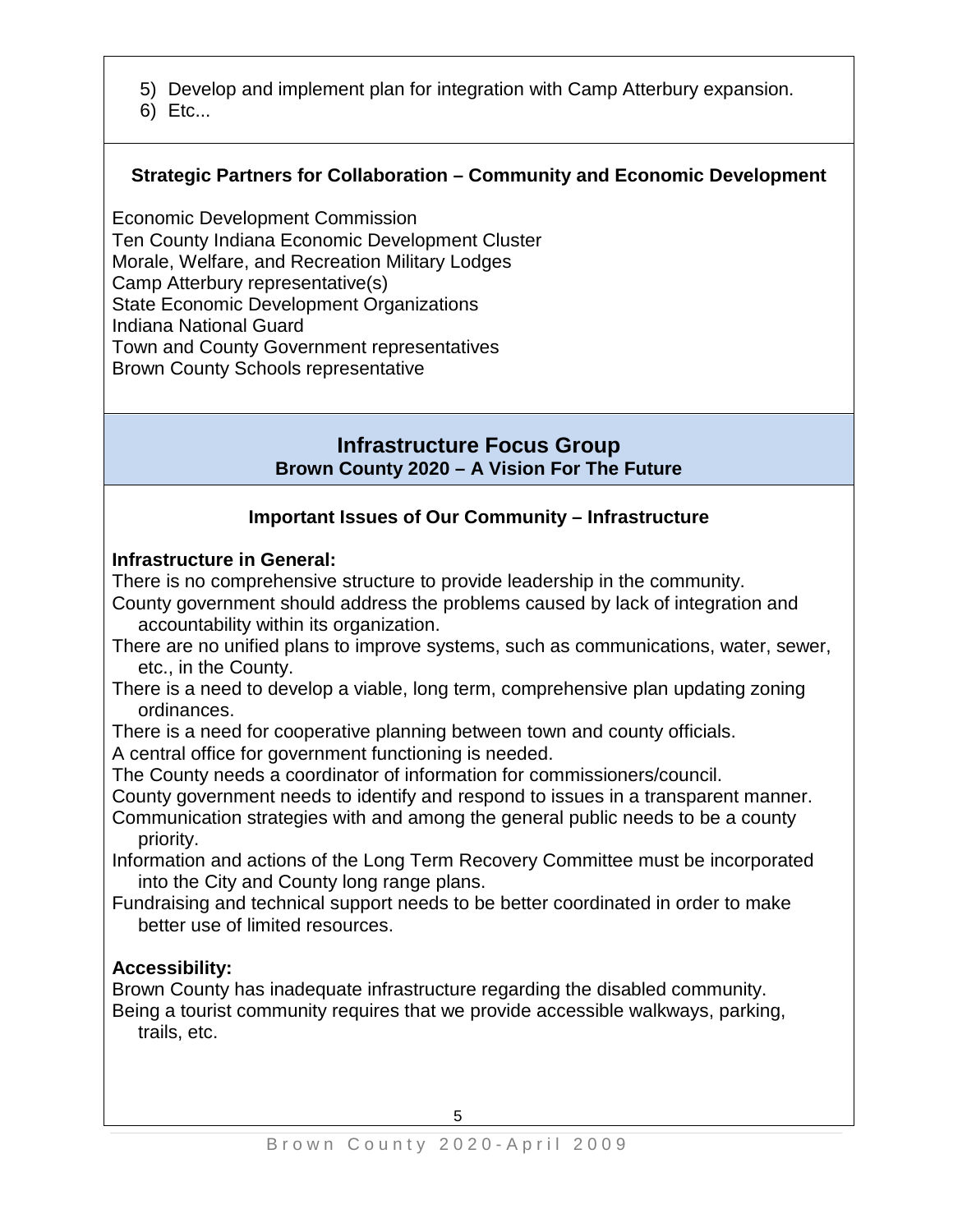#### **Communications:**

There needs to be a communication format, hopefully updated on a daily basis, that provides news and announcements of the County.

Already existing communication channels, such as 211, 911, reverse 911, need to be known, supported and integrated

There needs to be a centralized, single county website.

#### **Internet Access:**

High speed internet access should be county wide and affordable.

Universal broadband services are necessary for all of the County, including the development of DSL services and cable networking.

#### **Sewer, Water and Air:**

The community's master plan needs to address the preservation of the natural qualities of Brown County – air, water, ecosystems.

Long range plans for sewers are necessary.

Clean air and water, including our lakes and streams, are health priorities for Brown County.

Effective water and sewage systems need to be developed and maintained and have oversight.

A comprehensive wastewater treatment plan needs to be put in place.

#### **Roads and Transportation:**

Consideration for development of optional "walking" streets (no cars) is needed for Nashville.

Bridges need monitoring and repair.

We need better roads and better upkeep of our roads.

Bike paths on county roads/highways are needed.

Littering and dumping along our roadsides are problems.

Consideration of transit options to and from Indianapolis, such as train, should be studied.

Our aging community and the economy call for a county-wide transportation system supported by riders and the government. This service should strive to become seamless with other transportation systems, such as schools and parks and recreation.

(Recycling and trash issues can be found in the Brown County 2020 Environment Section.).

(Value statements regarding transportation in Brown County 2020 Safety section.)

## **Recycling and Trash:**

Adopt-A-Road program should be continued.

There is a need to develop cardboard recycling pickup in the County and school.

There is a need to recycle cans and plastics in the County.

There is a need for better care of roadsides (mowing and trash pickup).

#### **Leadership and Volunteerism:**

More residents should be aware of the Brown County Partnership.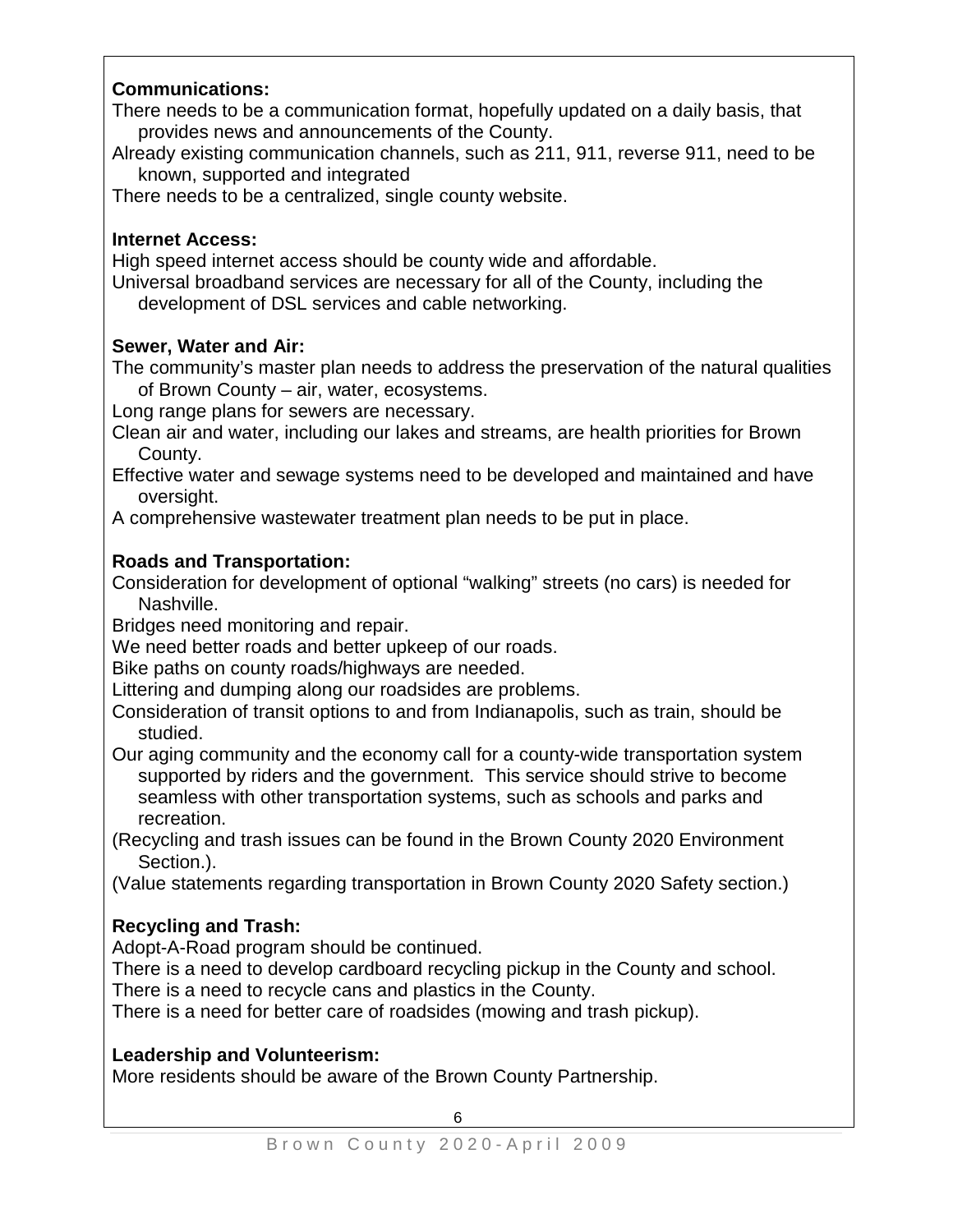We need to value cooperation as a way to work together for progress. County leadership person(s) need to be identified and supported. The reorganization of the Ministerial Association should be encouraged. Volunteerism of the retirement community and others should be coordinated and marketed in order to identify, locate and utilize needed expertise.

#### **Value Statements – Infrastructure**

Long range planning and strong funding are crucial to develop and maintain a physical and technologically sound network that will allow our community to be able to achieve high quality, economically viable and safe, healthy lives.

We will strive for excellence in communication, cooperative leadership, utilities, 24-hour emergency medical services, long-range emergency planning, transportation and roads that will serve Brown County citizens and visitors.

#### **Vision – Infrastructure**

We envision a community that keeps pace with accessing quality and affordable (price equalization) technology. An infrastructure of both public and private systems will keep all citizens informed. We also envision that our community will utilize cooperative citizen talent and leadership, and promote government efficiency, transparency and accountability.

#### **Strategic Initiatives & Outcomes – Infrastructure**

#### **Strategic Initiative> Internet Access**

Have county-wide high-speed internet service that is affordable, dependable, and available throughout the County.

#### **Beginning Outcomes:**

- 1) Contact Commissioners regarding past studies concerning this issue.
- 2) Support or continue a committee of citizens and government to ensure the facilitation of ongoing work regarding this issue.
- 3) Identify interested persons and IT guru's to assist or join committee.
- 4) Investigate contacting state and federal government for funding.
- 5) Investigate internet suppliers to develop internet services for the entire county.
- 6) Prepare and give presentation to local government and community providing information on cost, funding, etc., for internet services.
- 7) Hold public information meetings.
- 8) Contact organizations, such as the Career Resource Center. To develop curriculum for internet and general computer classes for the county's population.
- 9) Link with Community and Economic Development group to assist in developing services with the Camp Attebury expansion of 2012 in mind.
- 10) Etc. …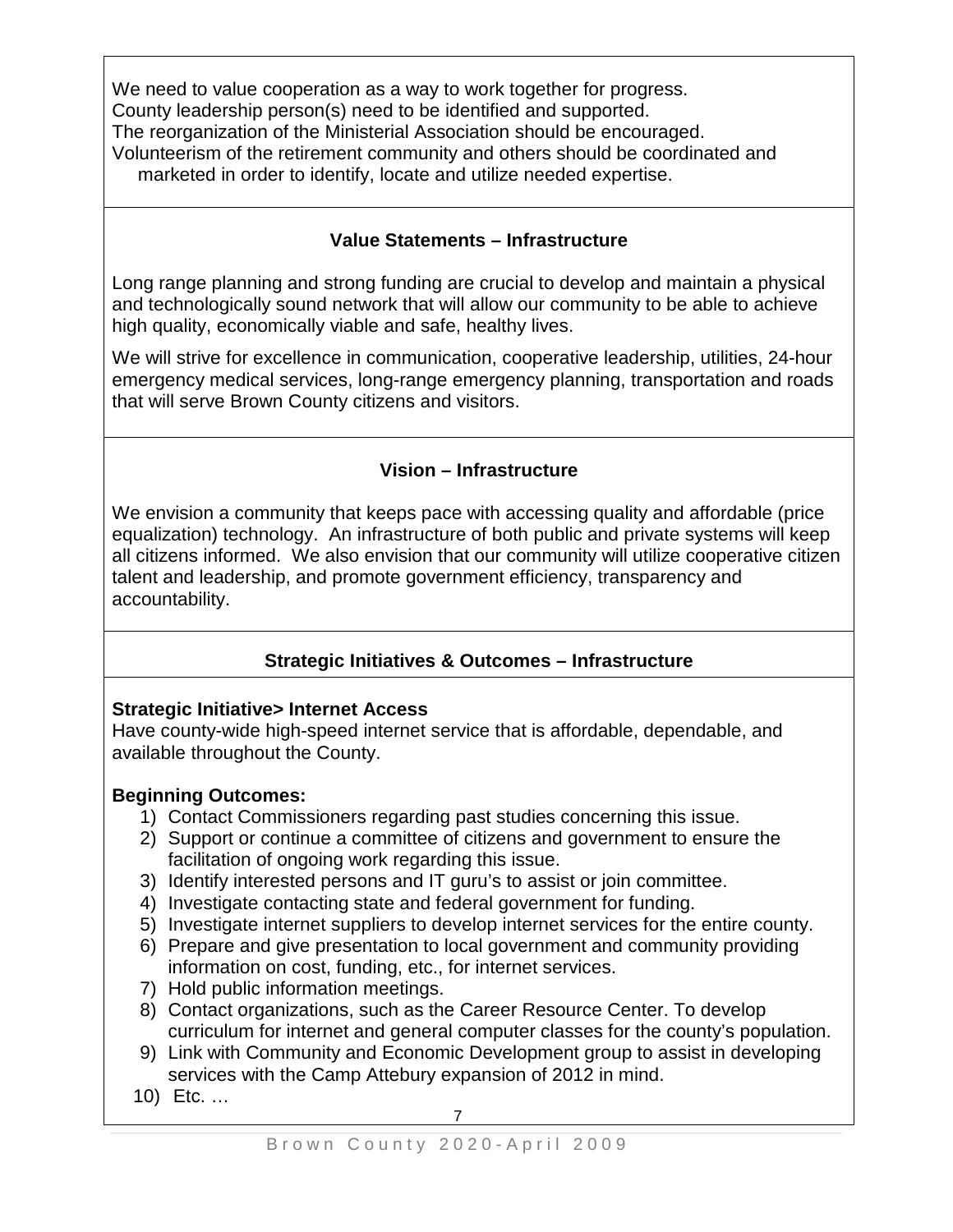#### **Strategic Initiative> Disaster Recovery**

Support the efforts of the Long Term Recovery Committee and incorporate into the city and county plans. (Contact the Brown County Partnership.)

*Point Person: Michael Fulton*

#### **Beginning Outcomes:**

- 1) A full plan has been written and minutes are being recorded regarding committee work.
- 2) Etc. …

#### **Strategic Initiative> Transportation (Brown County Access)**

Have a Brown County transit system that is affordable and self supporting. *Point Person(s): Linda Welty and Diane Cantrell*

#### **Beginning Outcomes:**

- 1) Work with the functioning Access Brown County Transit Committee to gather status of the transit work (under the Brown County Partnership) and offer support for transition from Access Johnson County to Agency on Aging.
- 2) Establish Access Brown County Transportation Advisory Committee in collaboration with Agency on Aging and develop cooperative relationship.
- 3) Develop ride sharing programs with individuals and entities.
- 4) Encourage business, churches, school, parks and recreation, seniors and veteran participation in order to develop a seamless transit system.
- 5) Etc. …

#### **Strategic Initiative> Accessibility (Assessment and Support)**

Have a community with businesses, public buildings, and environment that meet accessibility regulations, codes and standards.

#### **Beginning Outcomes:**

- 1) Review local ordinances to see how they measure up to national and state accessibility regulations.
- 2) Contact County Accessibility Committee for current plan of action or existing charge from the County Commissioners.
- 3) Etc. …

#### **Strategic Initiative> Leadership and Volunteerism**

Develop a cooperative network of citizen leadership and government. *Point Person: Donna Neidnagel*

#### **Beginning Outcomes:**

1) Continue to support and acknowledge the valuable contributions made by Brown County Partnership and community service organizations in community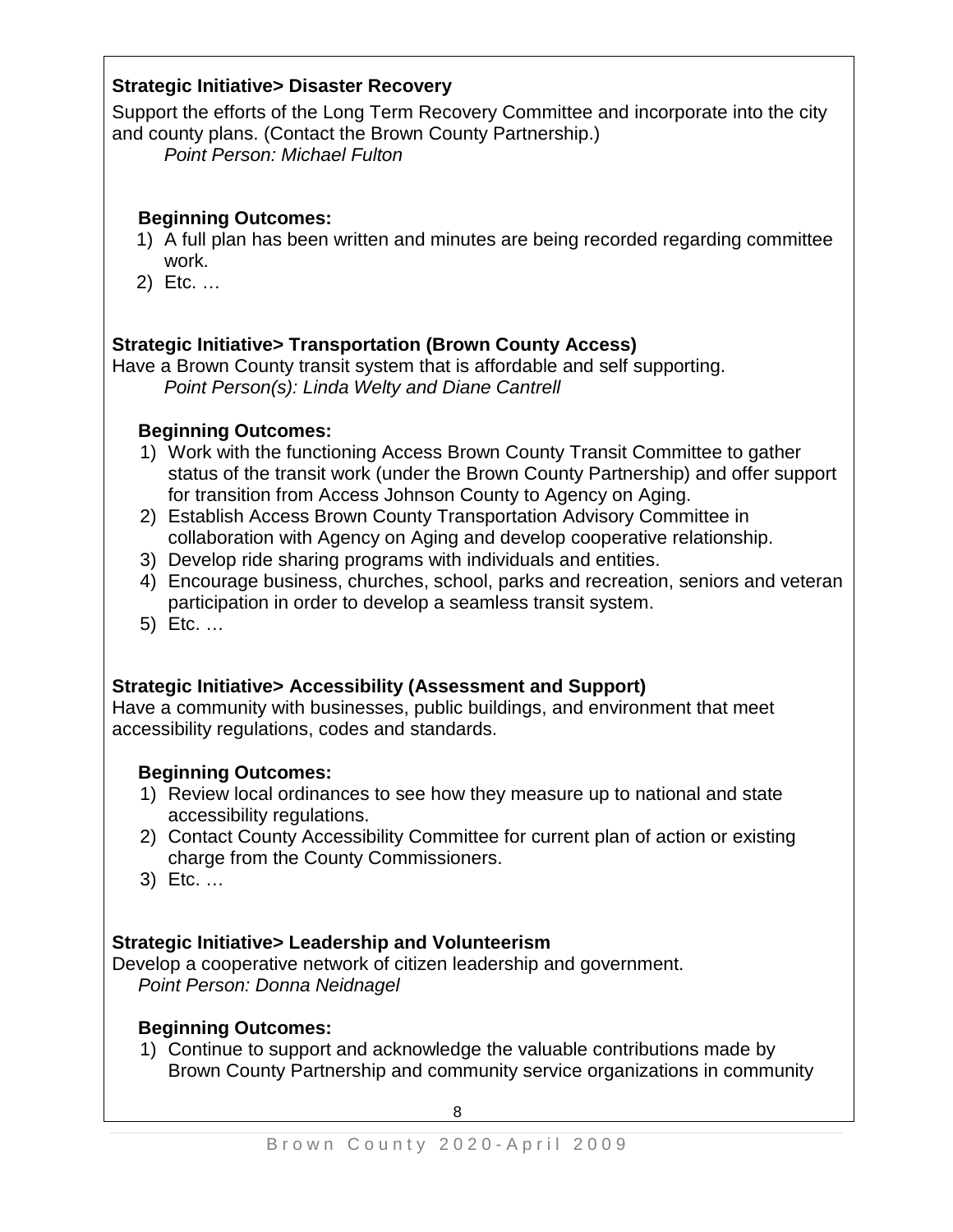leadership, with the following characteristics:

- o Leadership
- o Flexibility
- o Commitment
- o Shared vision
- o Realistic expectations of financial viability
- 2) Have a centralized Brown County volunteer action network that will match volunteers (including retirees and youth corps) with community needs.
	- a) Contact Brown County Partnership regarding previous inquiry regarding this action.
	- b) Identify interested committee members.
	- c) Discuss the volunteer network initiatives in Bartholemew and Monroe Counties, who have offered mentorship assistance.
	- d) Identify and locate volunteer community leaders.
	- e) Identify, locate and develop a youth volunteer corp, beginning with safety.
	- f) Identify unmet needs regarding volunteerism.
	- g) Etc. …
- 3) Initiate a study regarding what is needed to restructure the county government in order to provide an elected, executive officer to be the leading force in the County.
- 4) Etc. …

#### **Strategic Initiative> Sewers, Water, and Roads**

Recognize the importance of these aspects of infrastructure as moving along hand-inhand with other aforementioned infrastructure initiatives and incorporating them as part of the master plan.

#### **Beginning Outcomes:**

- 1) Develop a plan for storm and wastewater sewer improvement, expansion and treatment plants
	- a) Gather and review current (Helmsburg) and past studies.
	- b) Report to economic stimulus research requests.
- 2) Develop short and long range plans regarding county water systems (e.g. mains, wells, treatment facilities and water tower upgrades).
	- a) Ensure that current studies are retrieved for review.
	- b) Begin long range engineering study.
- 3) Develop a priority list for road and bridge repair and maintenance.
	- a) Respond to economic stimulus research with a plan for Brown County roadways, etc.
- 4) Etc. …

## **Strategic Partners for Collaboration – Infrastructure**

## **Accessibility**

County Accessibility Committee Brown County Planning Commission representative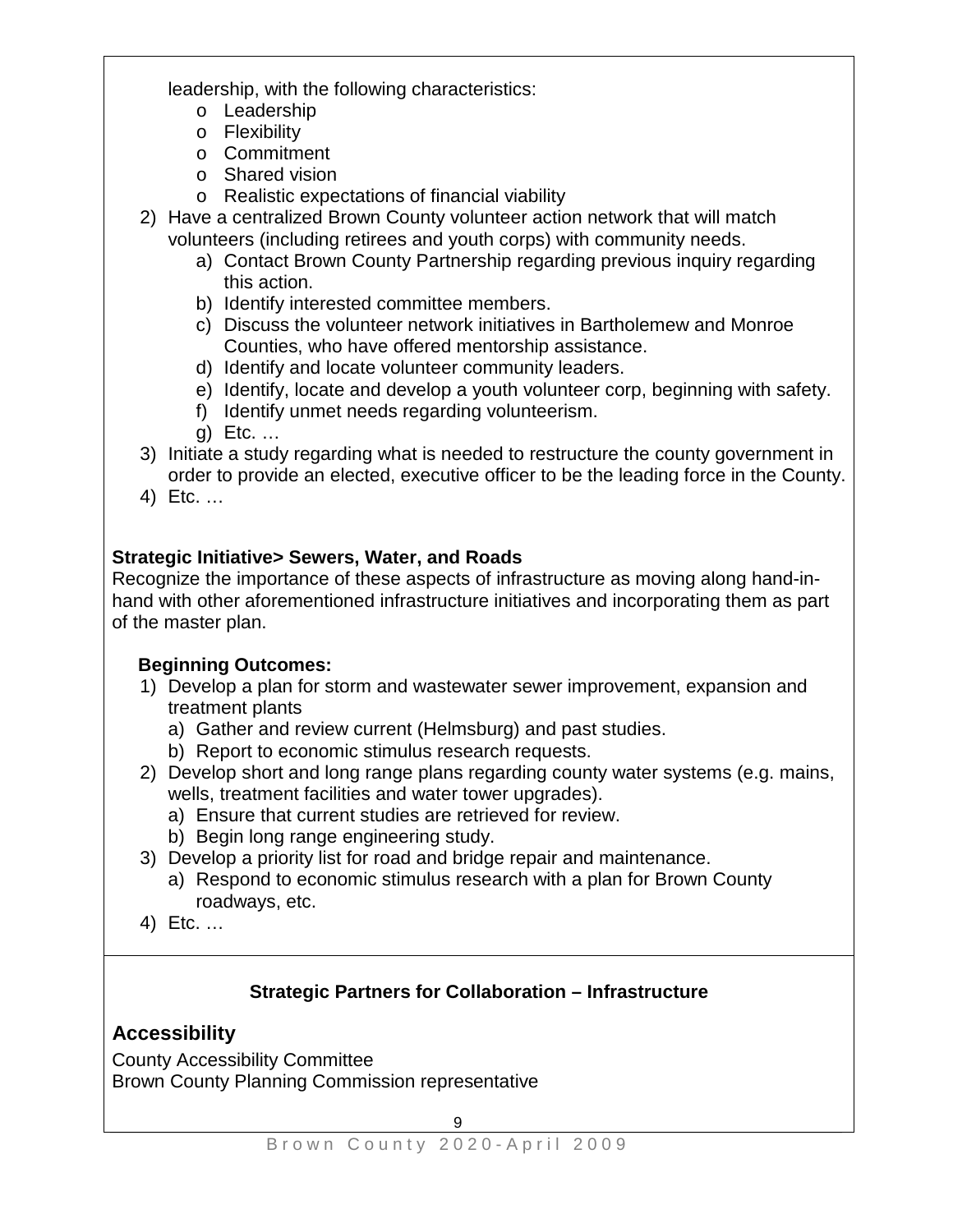#### **Internet Access**

County and town government representatives Local sources/experts **Providers** Community and Rural Affairs of Indiana

#### **Disaster Recovery**

Long Term Recovery Committee Red Cross representation YMCA representative Emergency Management Director Local Emergency Planning Committee representative Red Cross representative FEMA & CERT representative

#### **Transportation**

Agency on Aging representative Access Johnson County representative Education representative Business/Chamber of Commerce representative Rider representation Faith-based representative Parks and Recreation representative Government representative YMCA representative Economic Development/Infrastructure representative Medical/Health representative

#### **Leadership and Volunteerism**

Brown County Partnership Brown County Leadership representative (Purdue Extension) County and town officials (previous work) Interested citizens Resource Manager

#### **Sewer and Water**

County and town government representatives Local sources/experts Providers Community and Rural Affairs of Indiana

#### **Roads and Bridges**

County and town government representatives Local sources/experts **Providers** Community and Rural Affairs of Indiana 10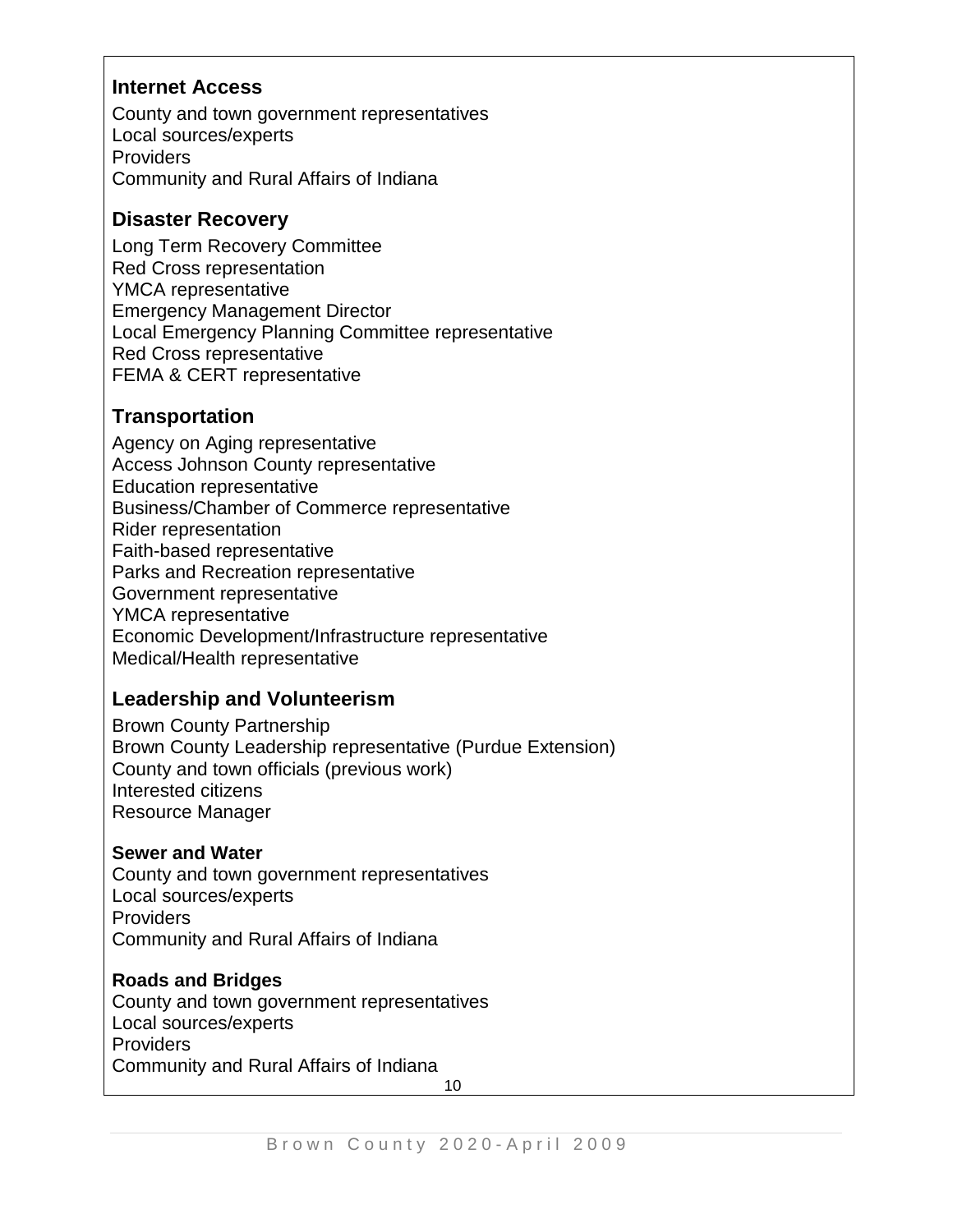## **Environment Focus Group**

**Brown County 2020 – A Vision For The Future**

#### **Important Issues of our Community – Environment**

#### **Parks and Trails:**

Our parks, for example, Brown County State Park, Yellowwood State Park, Deer Run Park, need to become an important feature and an integrated part of our community.

The identified historical trail system needs to be brought forward as a priority project. It lends itself for tourism and local use and learning.

Canoe waterways should be developed and/or extended (e.g., Salt Creek).

We need to develop a plan to enhance fisheries in the waterways.

A community garden at Eagle Park or YMCA should be developed.

Salt Creek Trail needs to be supported and promoted.

The people should have a trail between Nashville and Deer Run Park for access and enjoyment.

An extended trail system to Columbus needs to be developed.

The Nature Conservancy office needs to become a driving force in the community.

The county has limited accessibility for people with disabilities to participate in the recreational spaces of the County.

#### **Natural Environment:**

The natural beauty of our environment is our greatest asset.

Preserve the environment, and keep it viable in today's time and future by teaching how it is important to the development of living things.

Natural beauty needs to be protected and preserved.

Better use of natural resources needs to become a priority in the master plan.

The values of respect and accountability by each individual to the beauty and cleanliness of the environment needs to be taught and marketed.

Programs to teach youth about local environment needs to be immediately developed.

A clean, well-kept community is a requirement for success as a tourist destination and a place to live.

(Refer to Brown County2020 Infrastructure Section of this document for more environment statements.)

#### **"Green" Community:**

Passive alternative energy needs to be investigated.

Solar and wind assembly development is needed to retrofit homes.

Green development and its benefits for the community need to be studied.

"Green" mindset and supporting building standards, and local ordinances are needed,

 e.g., composting toilets or other alternatives to central sewage systems, incentives for energy efficiency, and education to support above.

(Refer to Brown County 2020 Housing Section of this document for more "green" concepts.)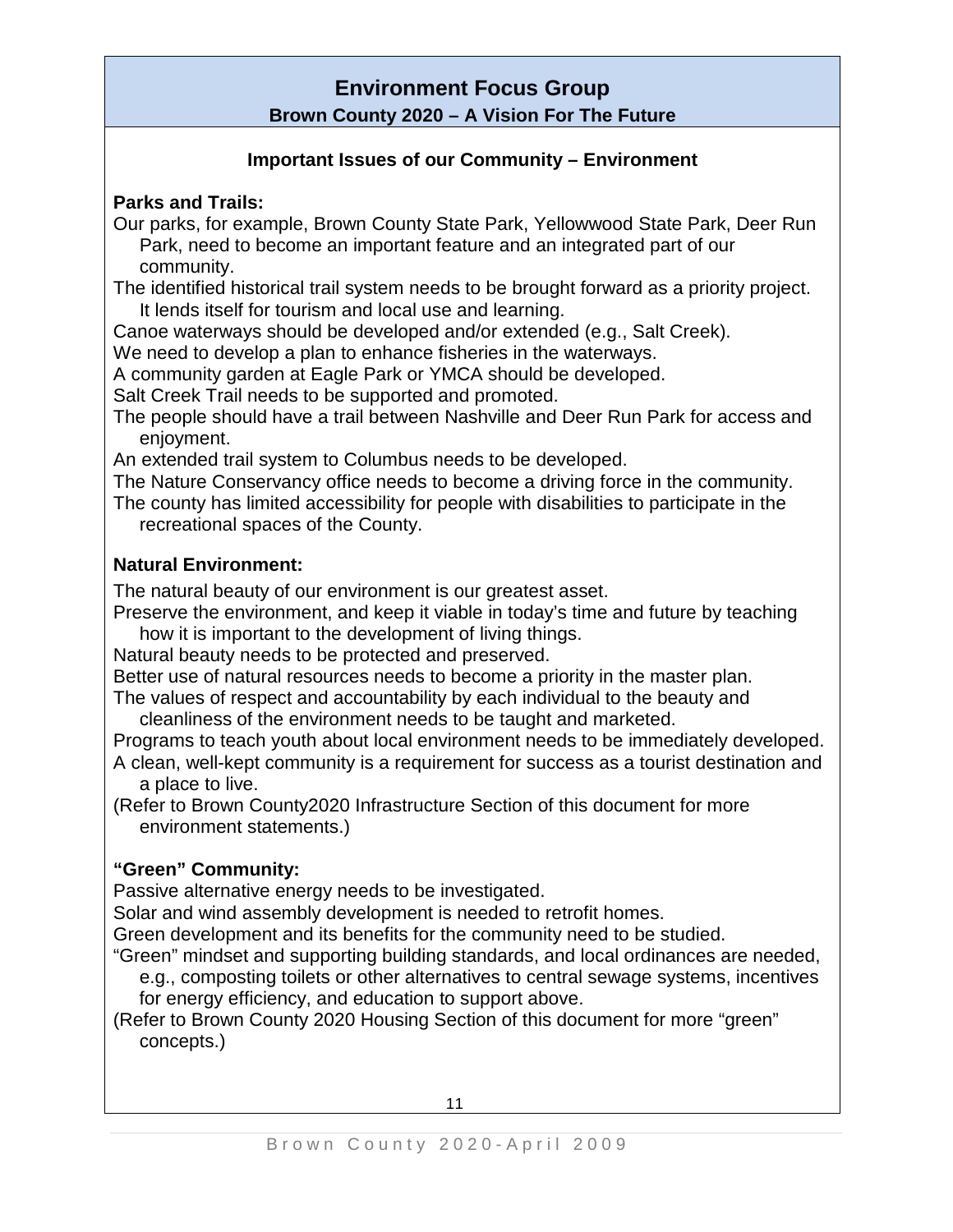#### **Value Statements – Environment**

We will preserve and respect our natural landscape and support a healthy environment that ensures clean water, soil and air in our community.

We will maintain a balance for sustainable development, conserve our resources, educate our residents and visitors, and support creative stewardship for future generations.

#### **Vision – Environment**

With our help, we envision our community promoting sustainable lifestyles and development that will enable us to preserve our natural environment, and will have the following characteristics:

- o developed ecotourism
- o growing open spaces
- o best management practices in agriculture, land use and development
- o improved water and air quality
- o preservation of the visual quality of natural and built-in environments
- o acceptance of "Reduce, Reuse and Recycle" low impact lifestyles relative to energy and waste (e.g., good stewardship)

#### **Strategic Initiatives and Outcomes – Environment**

#### **Strategic Initiative> Agriculture, Land Use and Development**

Encourage the use of best management practices in agriculture, land use and development.

#### **Beginning Outcomes:**

- 1) Identify and locate member partners to address this initiative.
- 2) Review the county zoning ordinances to include the principles of preserving and managing natural environment.
- 3) Contact Plan Commission Director about rewording current zoning ordinances to user friendly form.
- 4) A local panel of partners will recommend best management practices for incorporating into revisions (county ordinances).
- 5) County zoning ordinances will be revised to reflect above principles.
- 6) Develop a comprehensive education outreach plan for engaging contractors, realtors, land owners, etc.
- 7) Implement the comprehensive education outreach plan.
- 8) Partner with youth groups to increase positive interactions with our environment.
- 9) Etc. …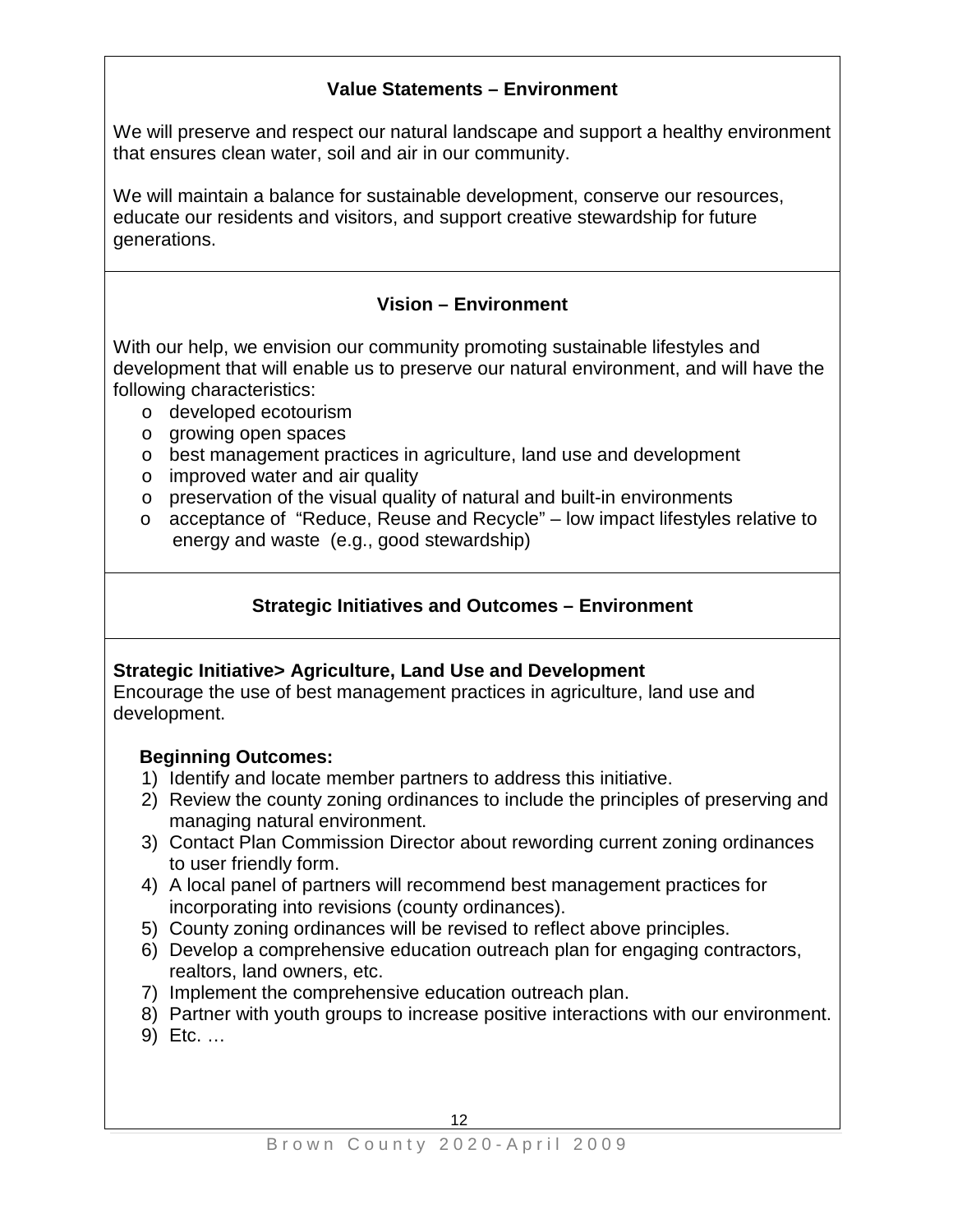#### **Strategic Initiative> Ecotourism**

Create and promote ecotourism opportunities.

#### **Beginning Outcomes:**

#### **Strategic Initiative> Promotion of "Green"**

Study and develop an initiative that puts Brown County on the cutting edge of "Green" communities.

#### **Beginning Outcomes:**

#### **Strategic Initiative> Recreation and Parks Development**

Develop outside recreational spaces as part of a comprehensive plan.

#### **Beginning Outcomes:**

- 1) Gather information regarding current and recent initiatives, such as the Salt Creek Trail, Deer Run Park, the bike path in the Brown County State Park, the identification of local historical trails, etc.
- 2) Contact all interested and strategic persons interested in the development of an overall community recreational and park development plan.
- 3) Ensure that they are accessible and age appropriate recreational spaces.
- 4) Etc. …

#### **Strategic Initiative> Cleanup of Waterways**

Identify and prioritize lakes and streams that need to be cleaned from debris.

#### **Beginning Outcomes:**

#### **Families and Services Focus Group Brown County 2020 – A Vision For The Future**

#### **Important Issues of Our Community – Families and Services**

Infancy through senior services should be integrated and coordinated.

Availability of services, from advocacy to direct services, for the elderly and the disabled is of great concern.

- There is a shortage of affordable, quality day care, from infants through the elderly.
- Youth athletic and non-athletic programs and activities, including mentoring, after school and summer, are needed.

The merging of youth and family activities between the schools, YMCA and Parks & Recreation Department would provide some needed synergy.

Health and recreational programs need to be emphasized.

There is a need for more community initiatives that increase community pride.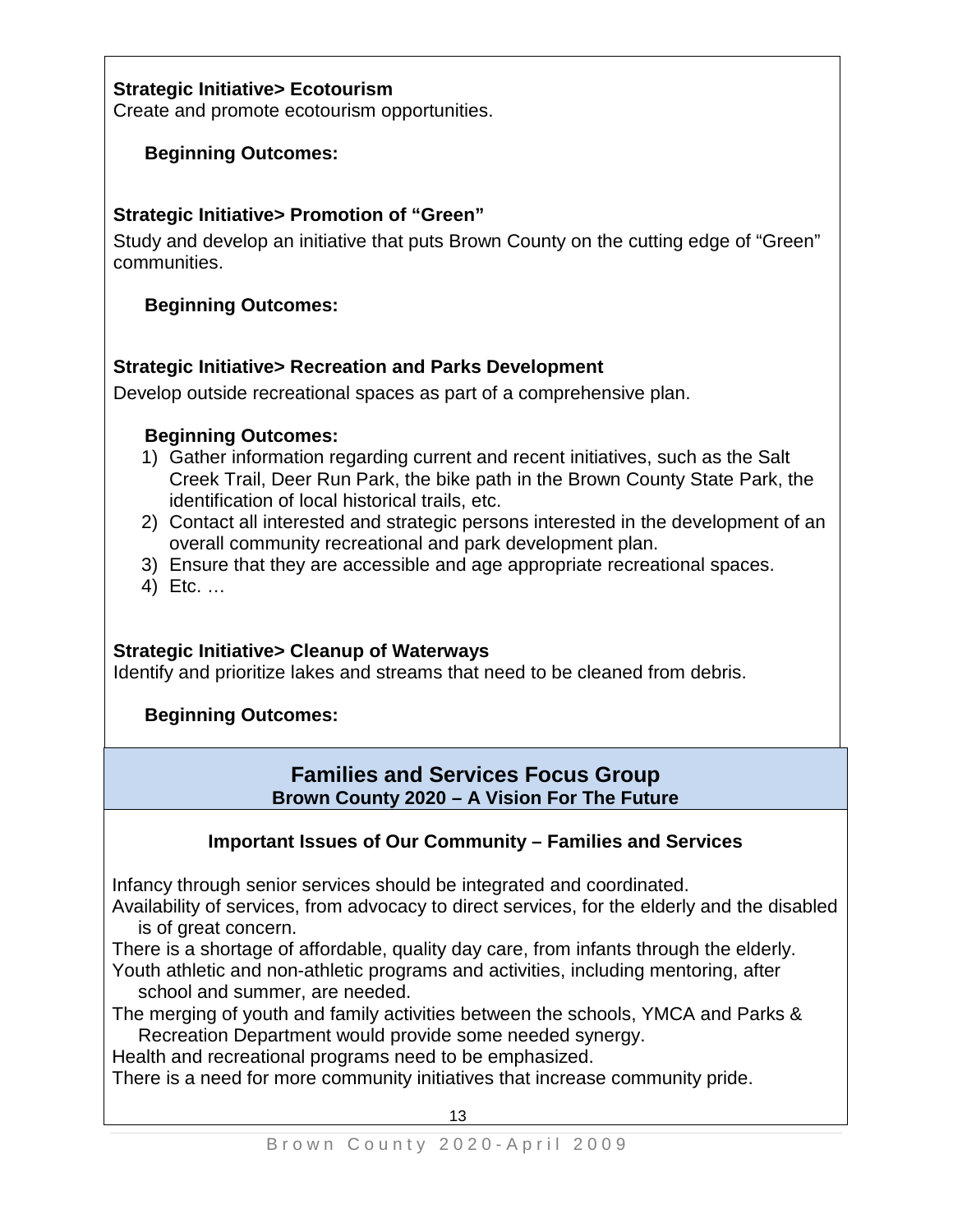A spirit of entrepreneurship needs to be developed throughout the community. Leadership and volunteerism has to be developed among teens and young people. Ways to bring more young people and families here to live have to be identified. Educational facilities and services need to be of excellent quality.

- Cross-generational social and educational opportunities should be developed and implemented.
- Playgrounds (age varied) need to be developed.
- Business owners' needs and provision of spaces for youth to congregate have to be compromised.
- (Comments regarding Parks and Trails are found in the 2020 Environment Section of this report.)
- (Employment and living wage needs can be located in the 2020 Community and Economic Development Section of this report.)

#### **Value Statements – Families and Services**

By being a community that supports the concept, "It takes a village to raise a child", we support the enhancement of current programming for children and their families and the ongoing development and implementation of new and creative opportunities. Demographic projections are a key source of information for planning and development regarding our future direction.

Family values are reflected in:

- o healthy families
- o safe neighborhoods
- o outstanding and diverse educational, recreational and workforce opportunities
- o affordable child and adult care
- o after school programs
- o accessible and affordable health care
- o individualized services
- o acceptance of the value of every person's contribution.

#### **Vision – Families and Services**

We envision our community will have coordinated, family-centered programs and activities, which will be housed in central and easily accessible locations, that promote thriving, stable and giving families.

#### **Strategic Initiatives & Beginning Outcomes – Families and Services**

#### **Strategic Initiative> Centralized and Easy To Access Social Services**

Establish a centralized, accessible, cost-effective, collaborative, community-wide approach and possible a facility to serve families.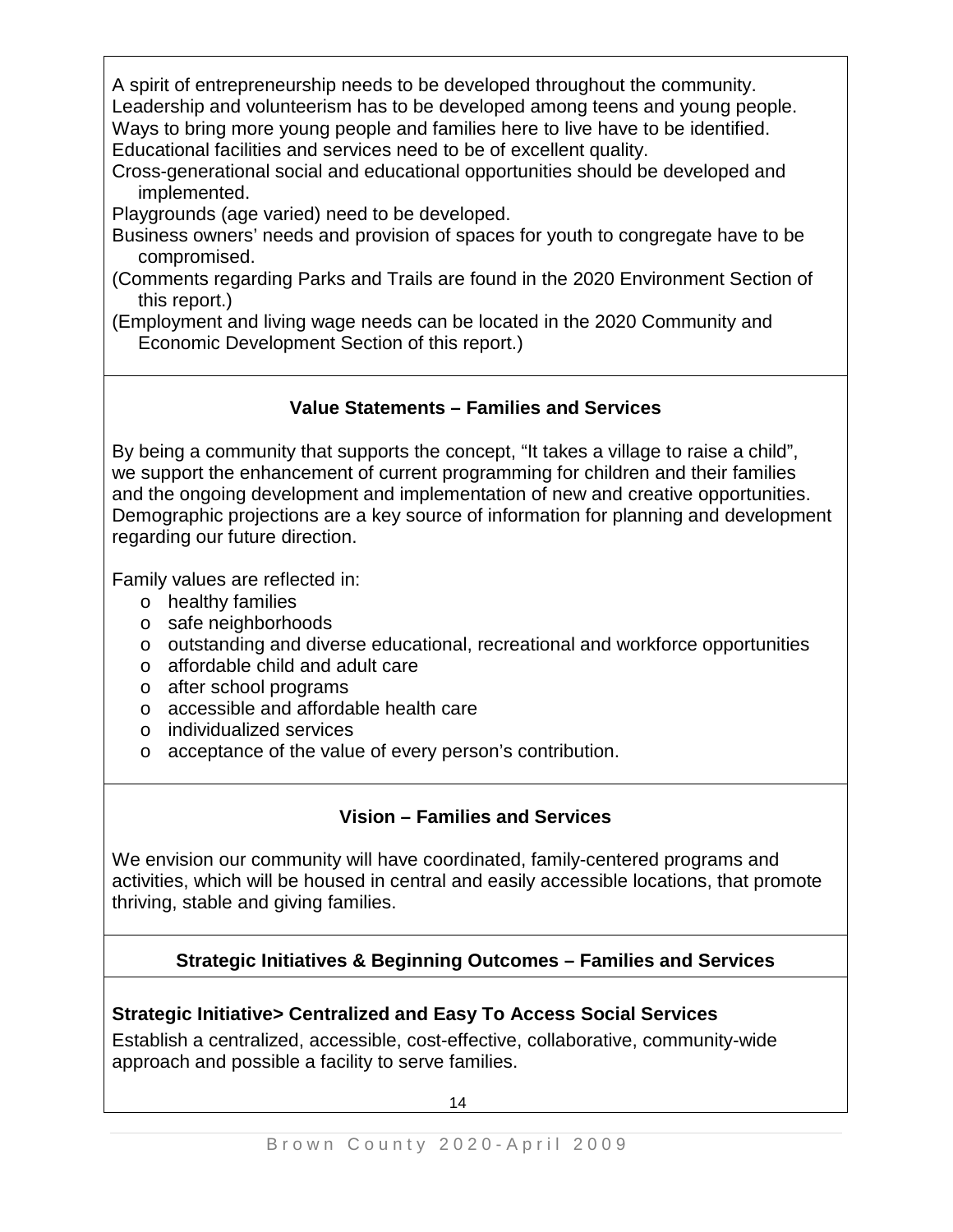#### **Beginning Outcomes:**

- 1) Establish Steering Committee with Brown County Network.
- 2) Solicit meeting with government representatives for support and integration into community planning.
- 3) Compile list of and contact potential agencies interested in a centralized approach and location.
- 4) Locate and review past work developed in 1999 to assist in development of current talking points and overall plan.
- 5) Discuss idea with land owners or realtors regarding space.
- 6) Write detailed plan and secure collaborative partners of the Community Network Center (one stop concept).
- 7) Research and gather information regarding grant opportunities.
- 8) By October 2010, begin capital campaign.
- 9) Etc. …

#### **Strategic Initiative> Summer and After School Programs**

Develop a cooperative program including athletic and non-athletic activities, for children and youth for the summer and after school times.

*Point Person: Kim Robinson*

#### **Beginning Outcomes:**

- 1) YMCA Director calls together the main partners (Purdue Extension, Parks and Recreation, School Corporation, Brown County Partnership and any other pertinent person) to discuss the concept and to identify level of interest and resources.
- 2) Share the past Multi-Purpose Community Center proposal with participants.
- 3) Visit Boards of interested partners to seek by-in and support of the concept.
- 4) Etc. …

#### **Strategic Initiative> Child and Adult Care**

Assist in the development of quality, licensed and affordable continuum of child and adult care services.

#### **Beginning Outcomes:**

- 1) Initiate Steering Committee, in conjunction with Childhood Connections, Christole, Inc., and Agency of Aging, regarding status of child and adult care in Brown County. (The Brown County Partnership is recommended for agency responsible for start-up).
- 2) Contact Childhood Connections for report on current child care services in Brown County.
- 3) Contact Agency on Aging for variety of adult services, including case management, in Brown County.
- 4) Contact Christole, Inc., and any other pertinent facility regarding services in Brown County that are available to the disabled.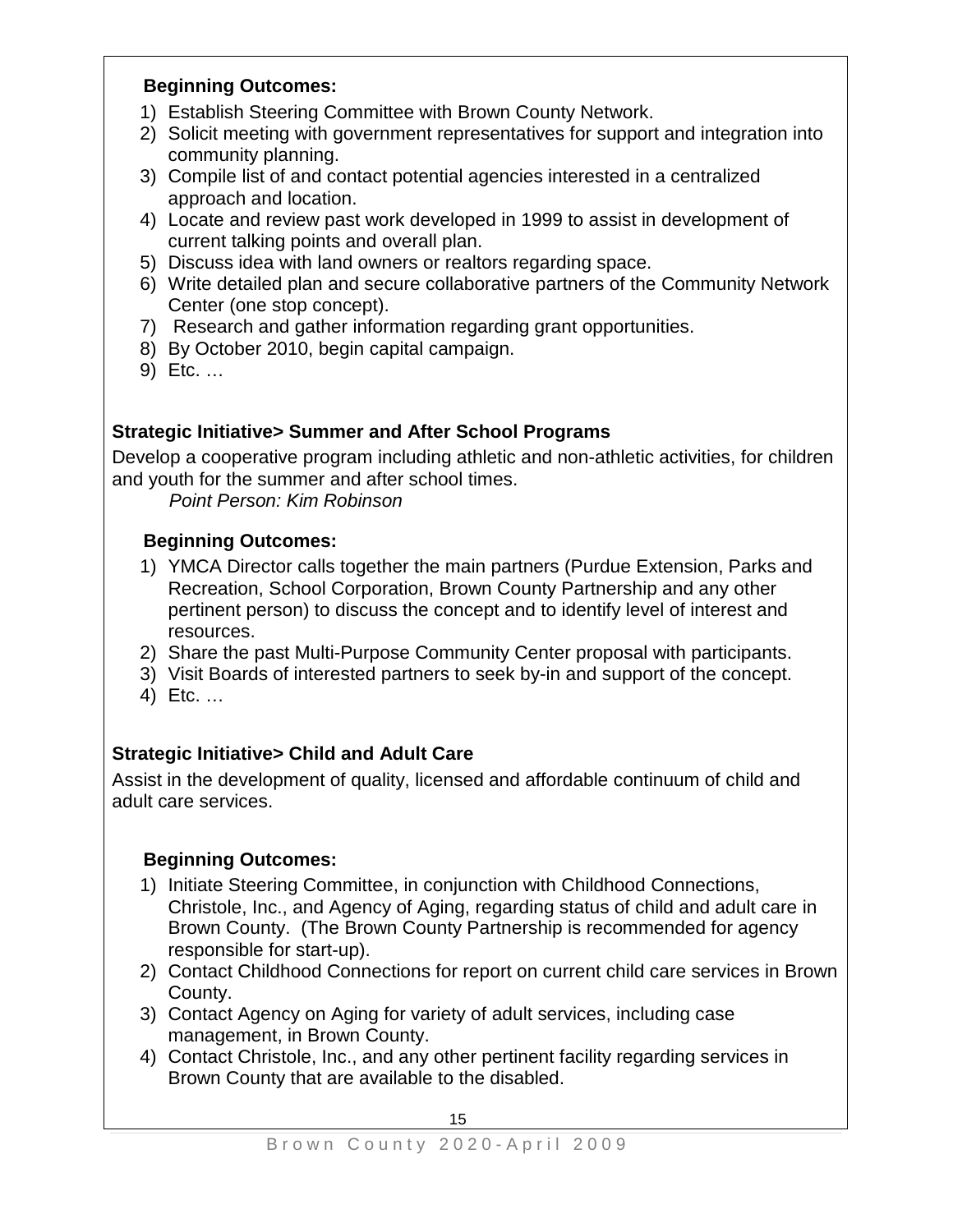- 5) Gather statistical/demographic information to identify greatest needs.
- 6) Etc. …

#### **Strategic Initiative> Youth Mentoring**

Explore opportunities to mentor the youth of Brown County.

#### **Beginning Outcomes:**

- 1) Develop Youth Conservation Corps partnership involving DNR, Brown County Schools, Brown County YMCA, Purdue Extension, and the Scouts.
- 2) Etc. …

#### **Strategic Partners – Families and Services**

Brown County Community Network Brown County Partnership Childhood Connections Access Brown County Brown County Schools Purdue Extension – Brown County Brown County YMCA Brown County Parks & Recreation Brown County State Park Salt Creek Trail Committee Local churches **Entrepreneurs** 

#### **Health Focus Group Brown County 2020 – A Vision For The Future**

#### **Important Issues to Our Community – Health**

The Health Support Clinic needs to be rebuilt post-flood, and be accessible and affordable for all.

Health and fitness opportunities, such as YMCA programs, walking trails, etc., for healthy living should be identified and promoted as such to all residents.

- Free health screenings for early identification of health problems must be maintained on a regular basis.
- The County should be responsible for a wellness focus on major health concerns (e.g., cholesterol, obesity, smoking).
- Smoke free environment in the work place and within the environments of the community need to be expanded.

Community health initiatives to increase physical exercise (e.g., walking trails, bike rentals, exercise classes) should be promoted.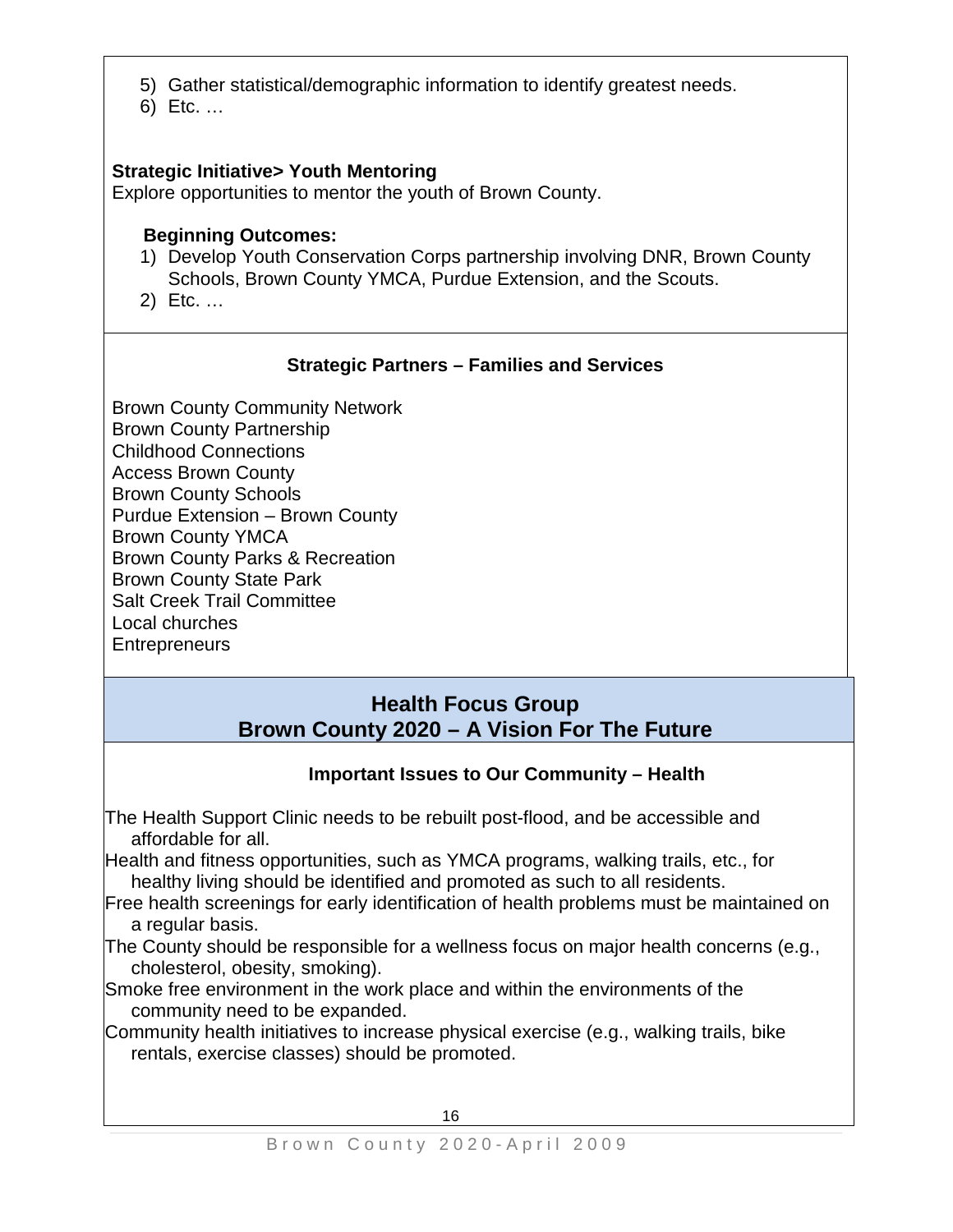Options for better nutrition should be investigated (e.g., organic and locally grown foods, nutrition information, healthy choices in restaurants).

- Continue support of Mother's Cupboard to encourage proper nutrition for families in need.
- The issues related to use and alcohol and drug abuse in the county need to identified and addressed.
- A person to focus on ATOD (alcohol, tobacco and other drugs) prevention and issues is needed in the Health Department.
- (See Brown County 2020 Safety Section of this document for comments on ambulance and prompt-care.)
- (See Brown County 2020 Environmental Section of this document for comments on clean air and water.)

(See Brown County 2020 Housing Section of this document for elderly housing.)

(See Brown County 2020 Family and Services Section of this document for child and elderly care.)

(See Brown County 2020 Infrastructure Section for disaster relief.)

## **Value Statements – Health**

We value the maintenance of a healthy community and strive to make improvements through prevention measures. Of particular importance are:

- o the promotion of healthy life styles
- o wellness sustainability in every community household
- o the guarantee of proper nutrition for all
- o accessible and affordable health care for everyone
- o smoke free public areas
- o clean air and water.

## **Vision – Health**

With our help, we envision our community will be known in Indiana as one of the top 10 healthy communities with interaction with animal and outdoor environments.

## **Strategic Initiatives for Our Community – Health**

## **Strategic Initiative> Health and Wellness Plan**

Collaborate with local health care/wellness providers and practitioners to promote a community-wide health and wellness plan, making an annual community health fair a priority.

## **Beginning Outcomes:**

- 1) Identify all components of a Brown County Plan for Health and Wellness.
- 2) Communicate with current participants from the Community Network group who sponsor the health fair event.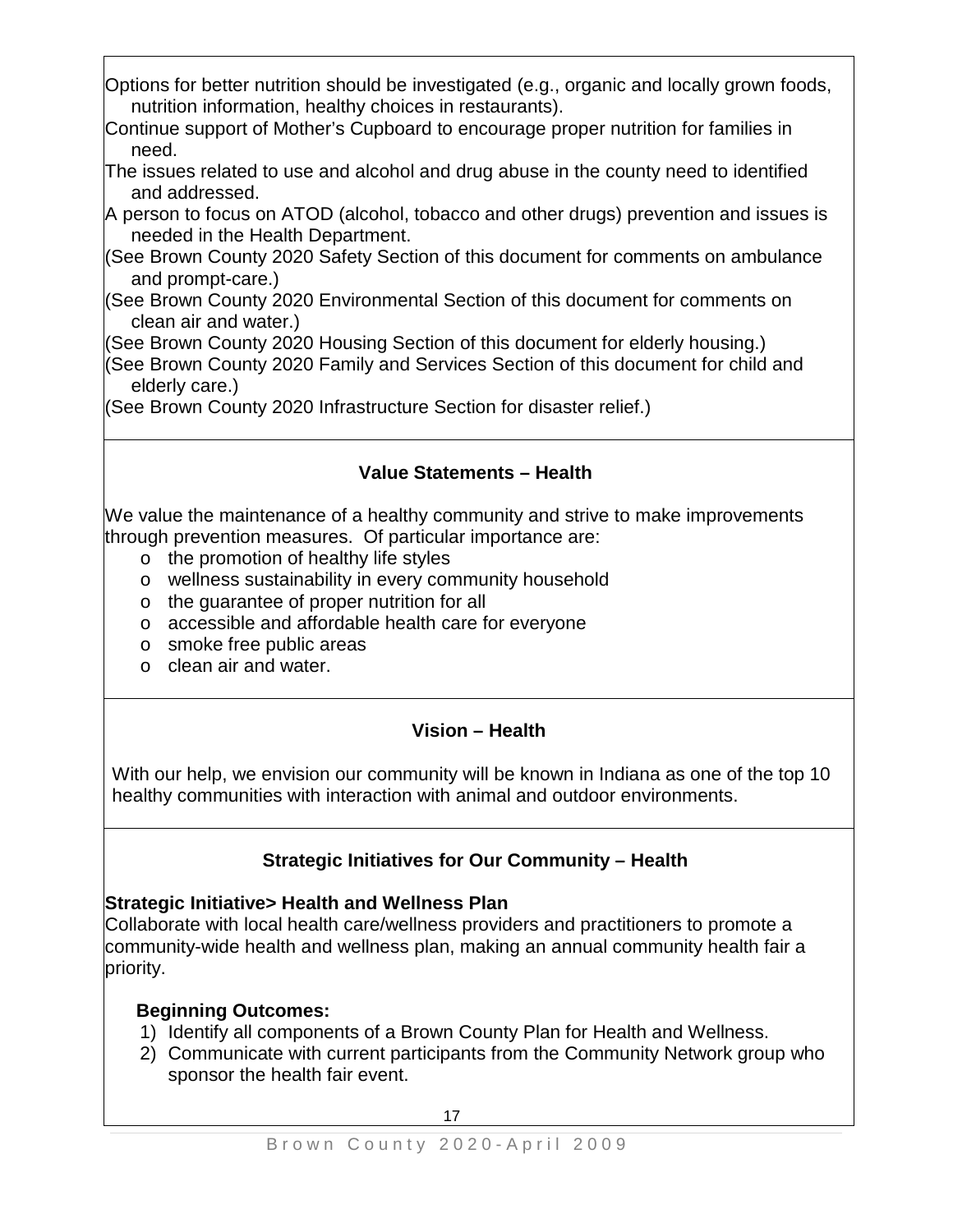- 3) Identify successful child identification and location, wellness programs and health fairs in surrounding counties and glean the best ideas.
- 4) Select a sponsoring organization.
- 5) Etc. …

#### **Strategic Initiative> Health Support Clinic**

Develop a sustainable Health Support Clinic for Brown County.

#### **Beginning Outcomes:**

- 1) Support the Brown County Health Support Clinic in its quest to respond to the needs of eligible families.
- 2) Etc. …

#### **Strategic Partners – Health**

Health care providers Community Network members Brown County YMCA Parks & Recreation Department representative Brown County School representative Brown Co. Health Department representative Health Support Clinic representative Alternative wellness providers Bloomington Prompt Care Mental Health Partners Local Physicians Surrounding Hospital representation Alzheimer's Support Group

#### **Safety Focus Group Brown County 2020 – A Vision For The Future**

#### **Important Issues of our Community – Safety**

Attention needs to be paid to quality law enforcement (such as funding, cohesiveness, and possible town and County merger).

There needs to be comprehensive emergency services, including a county wide ambulance base, first aid emergency centers, and immediate or emergency care facilities in County.

Fire District organization needs to be settled and needs to move forward.

There needs to be a water system that is fire rated.

There is a need for more animal control.

(Transportation needs are located in the Brown County 2020 Infrastructure Section.) (Environment needs are located in the Brown County 2020 Environment Section.)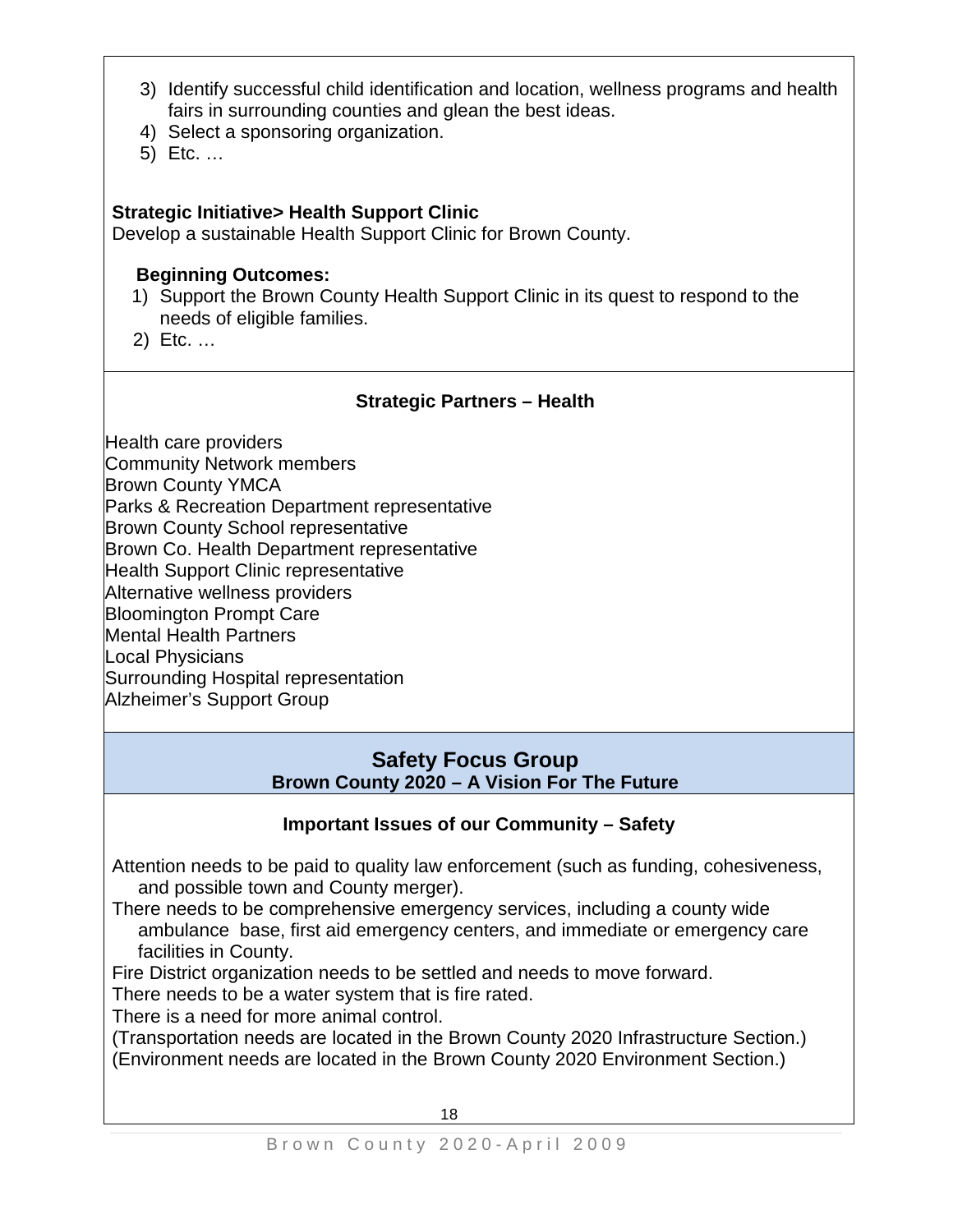#### **Value Statements – Safety**

We will sustain and improve safety and support services for the people of Brown County. We value comprehensive actions that will modernize our services by coordinated interoperability and standardized training to improve professionalism and dependability.

We seek to meet the needs of Brown County's vulnerable populations through comprehensive, life-long support services via prompt care facilities, transportation and assisted living.

#### **Vision – Safety**

We envision that our community will have a plan for safety and support services, which provides a solution to the county's ambulance service, which will include a centralized ambulance base with satellite locations. The centralized base facility will also include an immediate care service.

Emergency services in our community will benefit from:

- o consolidation of town and county law enforcement
- o oversight and accountability of fire departments
- o expansion of the County's Wildland Fire Initiative Team
- o development of a fire rated water supply
- o local Emergency Management Technician (EMT) training of emergency responders via Ivy Tech at the Community Resource Center (CRC);
- o expanded duties of the Emergency Management Director to work in cooperation with fire departments, the health department, hospitals, prompt care facility, law enforcement and all emergency medical responders
- o continuation of the public health coordinator/emergency preparedness position within the Health Department
- o continuation and expansion of the CERT (Community Emergency Response Team) program
- o partnerships with Red Cross, the Salvation Army, CERT, Indiana Department of Homeland Security, and churches and service groups to coordinate long-term disaster recovery efforts.

#### **Strategic Initiatives & Outcomes – Safety**

#### **Strategic Initiative> Ambulance Services**

Develop a long-term plan for a solution to the County's ambulance service, which includes a centralized ambulance base with satellite locations, possibly at the existing fire stations. The centralized base facility will also include an immediate care facility (prompt-care type).

#### **Beginning Outcomes:**

1) Acquire support from County government to pursue a grant for a feasibility study.<br>19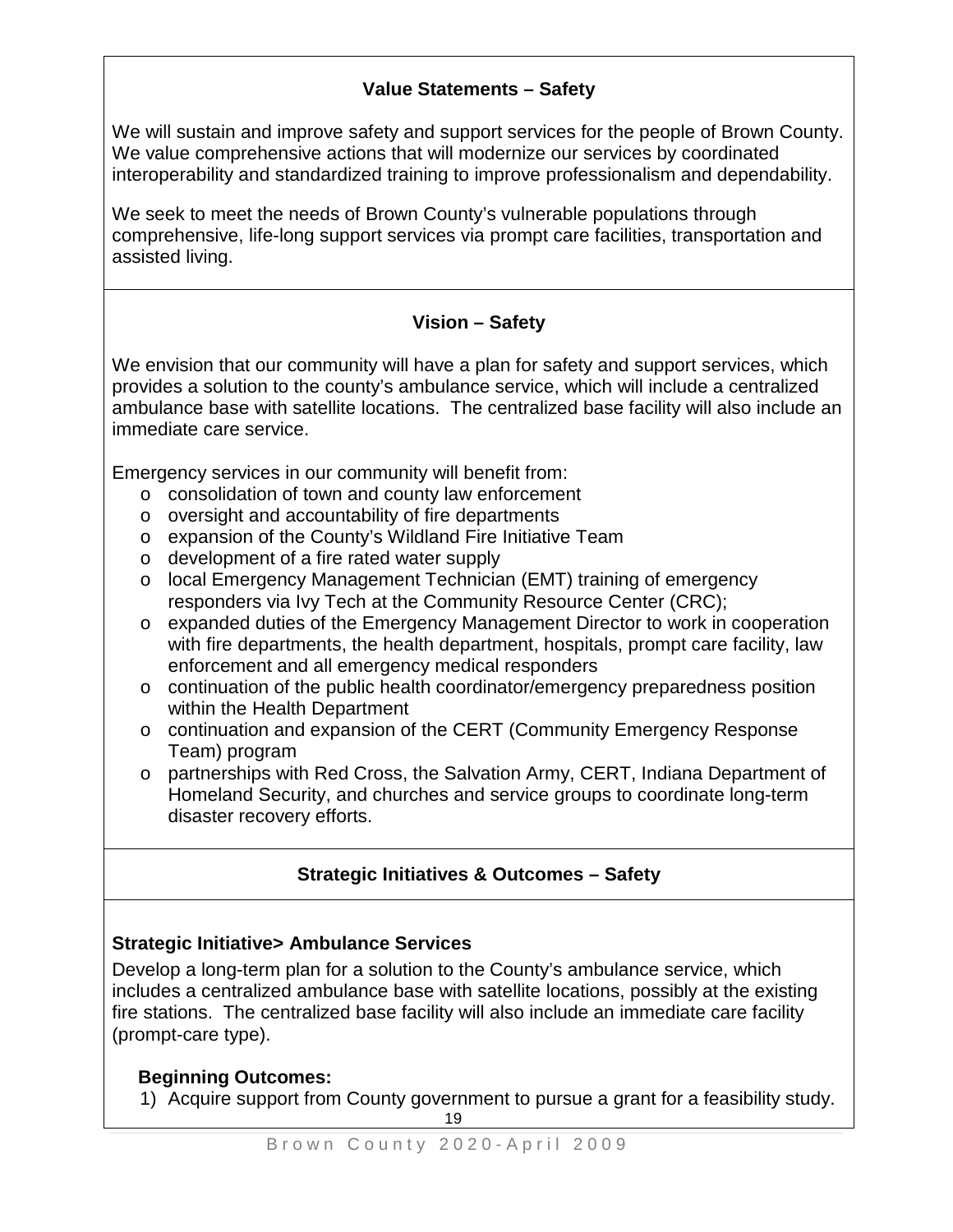- 2) Investigate working with state grant and funding opportunities, such as OCRA.
- 3) Establish service levels for the facility dependant on what the community will support.
- 4) Work with the county and town (and possibly the school system) to purchase land to build an ambulance base. (e.g., Eagle Park property).
- 5) Link with prompt-care facility initiative.
- 6) Etc…

#### **Strategic Initiatives> Prompt-Care Facility Development**

Establish a local, prompt-care facility to serve Brown County residents.

#### **Beginning Outcomes:**

- 1) Identify and locate representatives from health care systems regarding bringing an prompt-care facility to Brown County.
- 2) Work to attract an immediate care provider for a prompt-care facility.
- 3) Etc…

#### **Strategic Initiative> Law Enforcement Services**

Study ways to enhance town and county law enforcement efficiency from cooperation to possible consolidation.

#### **Beginning Outcomes:**

#### **Strategic Initiative> Fire Protection Services and Facilities**

Develop and implement a comprehensive plan to build fire protection facilities, update equipment and supplies and provide ongoing training.

#### **Beginning Outcomes:**

#### **Strategic Initiative> Disaster Preparedness**

In collaboration with all county safety services, inform the community regarding disaster preparedness.

#### **Beginning Outcomes:**

#### **Strategic Partners for Collaboration – Safety**

Brown County School representative County and town government Brown County Planning and Zoning Office of Community & Rural Affairs (OCRA) Local Emergency Planning Committee (LEPC) services Public health representatives<br>20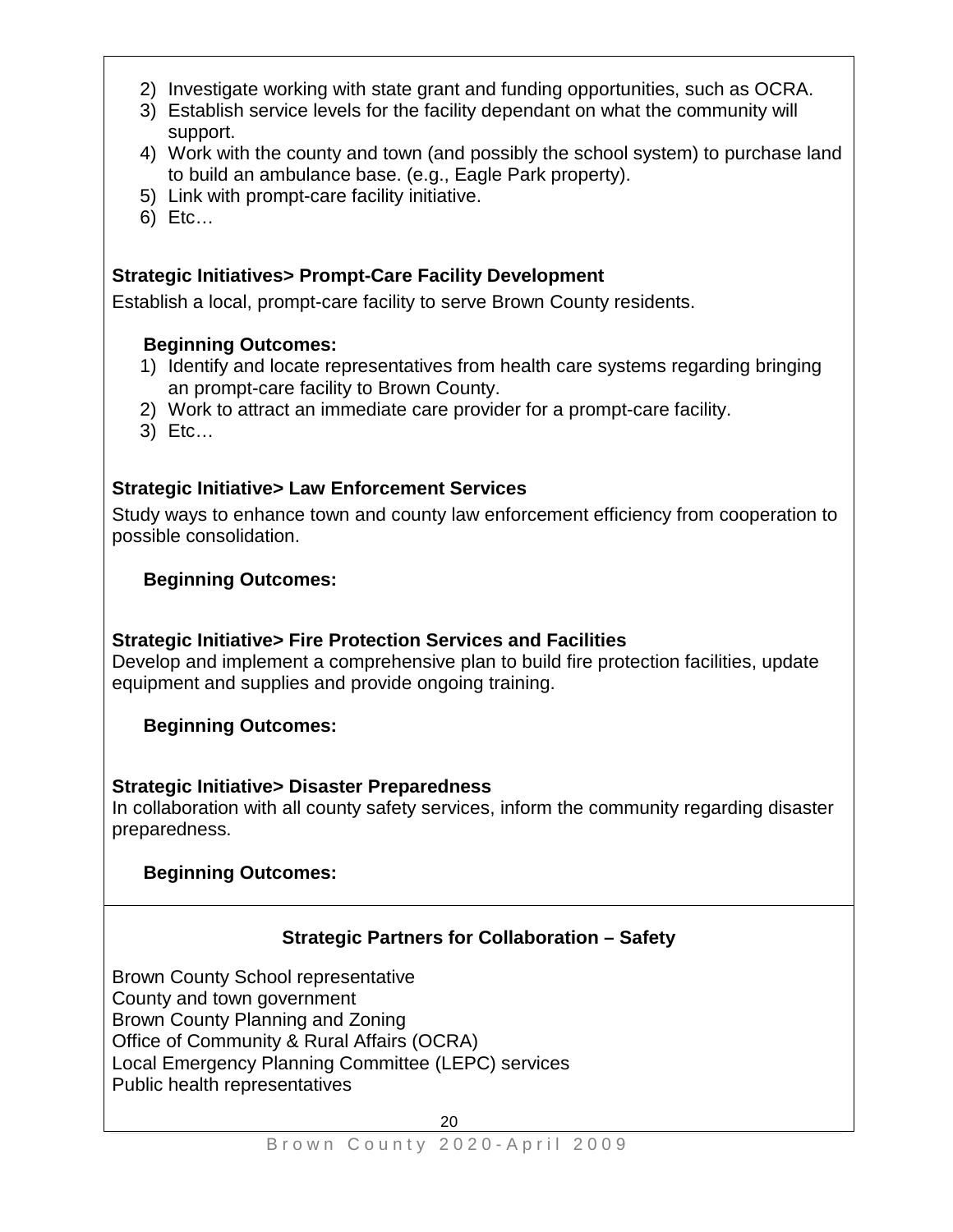Representative(s) from fire departments Representatives from town and county law enforcement Representative from Long Term Recovery committee Brown County 2020 Community & Economic Development Group representative Retirement corporations & investors

#### **Education Focus Group Brown County 2020 – A Vision For The Future**

#### **Important Issues of Our Community – Education**

#### **School System:**

Brown County Schools should strive to be a first class school system.

The general population recognizes the value of schools.

As a higher percentage of high school graduates are seeking post graduate education, this needs to be addressed by the educational system as a whole.

Building and trades, arts and crafts, apprentice programs, work study programs and other services that address skills needs to be addressed and accommodated.

After school educational programs/activities for youth (not just organized sports) are needed. (Cross reference to the Brown County 2020 Family and Services Section.)

Continue to develop music and art programs in our schools.

Problems with schools have been identified and are part of strategic planning within the school system and should be known by all community members.

Keep clean, safe and nice school facilities.

Stable and adequate funding for the school district is a must.

More programs for at-risk students to help them graduate are needed.

Joint programming with other entities should be sought.

Expansion of curriculum offerings and supplies are necessary for our students to remain competitive.

Truant/attendance officer needs to be put in place.

Focus time and personnel on teaching essential skills.

#### **Career Resource Center (CRC):**

An entity that addresses "world class" lifelong learning opportunities, such as the CRC, needs to be sustained.

A long-range plan for the CRC has to be written.

#### **General:**

Art and artisan classes offered by local talent should be offered to tourists. Wood processing and wood products center should be addressed. The use of retirement talent should be used throughout the broader educational system.

#### **Value Statements – Education**

Educational programs have a positive impact on the business, artistic, and lifelong learning needs of the community.

21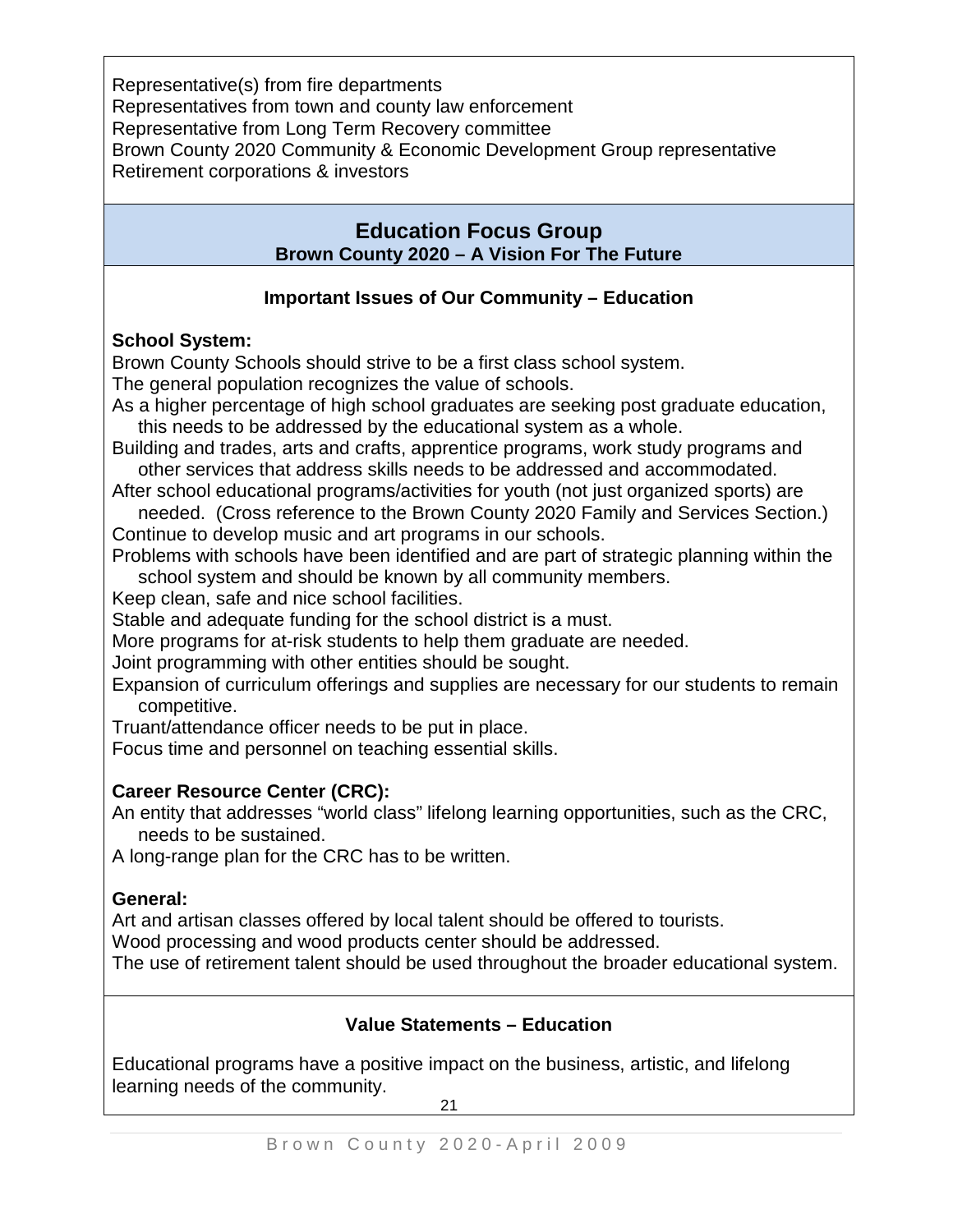Quality education programs are essential for the health and well-being of our community.

Comprehensive education programs and services must address the citizen needs (from cradle to grave).

#### **Vision – Education**

With our help, we envision our community will produce functioning members of our society who contribute to the global community, who are diversified learners, and who adapt to the future to make it better and succeed.

Our community will have the following cradle to grave characteristics:

- o Child identification and location
- o Early prevention and intervention
- o Early childhood education
- o World class elementary and high school programming
- o Literacy/Numeracy
- o Life skills opportunities
- o Career preparation
- o Enrichment opportunities

#### **Strategic Initiatives and Outcomes – Education**

#### **Strategic Initiative> Career Resource Center (Expansion and Sustainability)**

Promote the Career Resource Center (CRC) as a model for introducing children and adults to career choices that improve career options, thus resulting in enhanced lifestyle for Brown County residents. Also, expand the concept of career education to include parenting.

#### **Beginning Outcomes:**

- 1) Seek funding sources that will support the Career Resource Center as a model program to introduce individuals to career opportunities and to improve employment options.
- 2) Expand CRC training programs, support services and accompanying personnel to begin conversations regarding linkage opportunities the development of formal partnerships.
- 3) Announce , advertise and seek donations for CRC Now and CRC Forever Accounts.
- 4) Introduce and promote career education programs beginning in kindergarten.
- 5) Develop satellite services in Brown County elementary school buildings.
- 6) By 2015, we will…have achieved supplementary funding to support continued programming.
- 7) Etc. …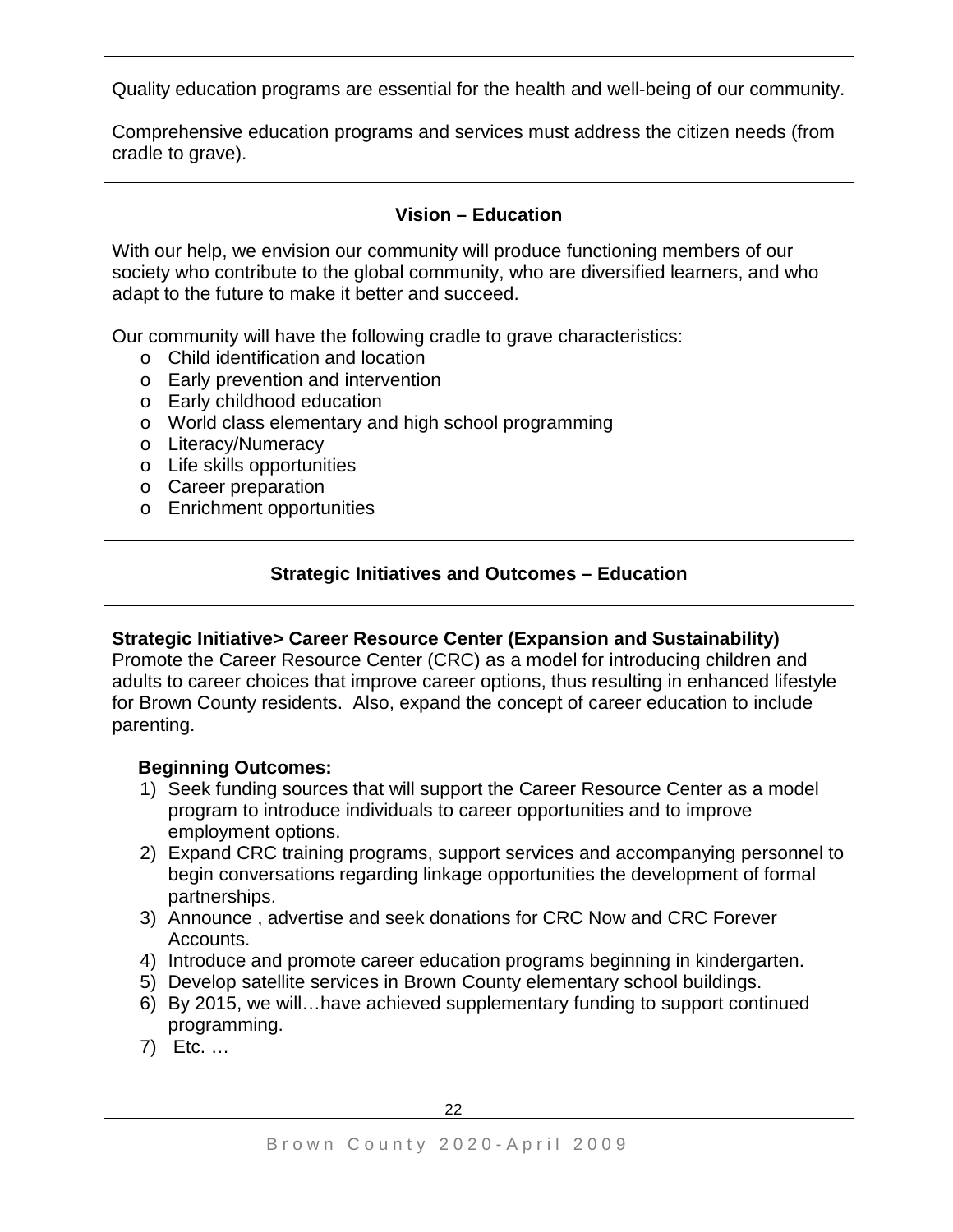#### **Strategic Initiative> Educational Opportunities**

Provide educational opportunities to students (and adults) based on talents, aptitude, and abilities, which accentuates and nurtures each student's inherent ability to be a team member. (World Class School System)

#### **Beginning Outcomes:**

#### **Strategic Initiative> Enrichment Opportunities**

Create collaborative programs, community-wide, that would provide opportunities for enrichment to engage learners.

#### **Beginning Outcomes:**

#### **Strategic Initiative> Early Education**

Develop services that reach out to families, parents and children who can benefit from early education initiatives.

#### **Beginning Outcomes:**

#### **Strategic Initiative> School Buildings and Renovation Plan**

Develop a 10-year comprehensive plan regarding school anticipated remodel and building needs.

#### **Beginning Outcomes:**

**Strategic Initiative> School Safety and Security** Revise and update school safety and security projects.

#### **Beginning Outcomes:**

#### **Strategic Partners for Collaboration – Education**

Early childhood provider(s), including Headstart Day care provider(s) Early intervention representative **Fig. 2018** YMCA representative Home school representation extension Purdue Extension representative Brown County Schools representative 4-H Clubs representative Career Resource Center representative Industry representation Vocational/workforce development representative Local churches Literacy Coalition representative Local camp representation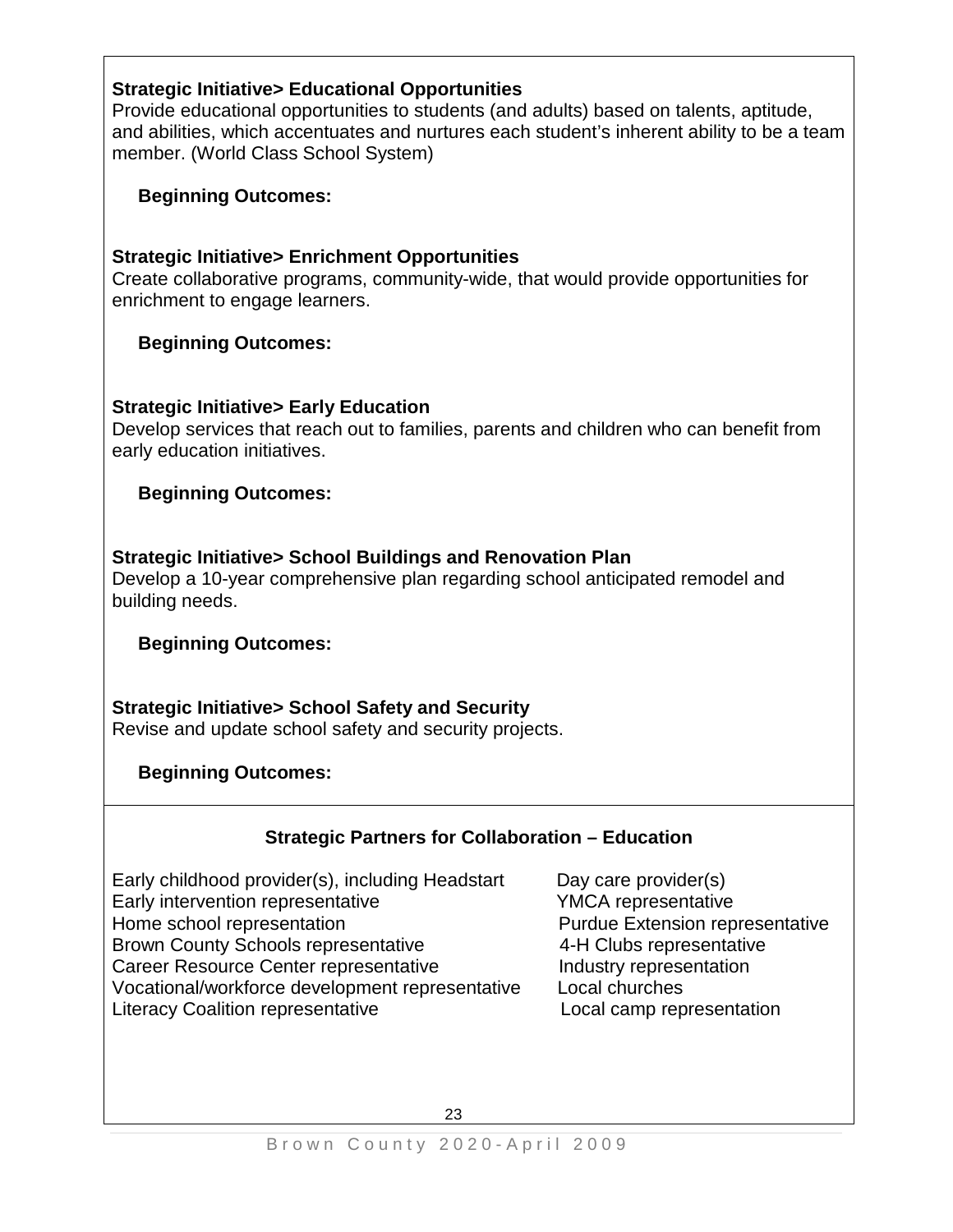#### **Housing Focus Group Brown County 2020 – A Vision For The Future**

#### **Important Issues of Our Community – Housing**

There is a need for the County to promote homes that include "green" technologies and universal design.

Support and promotion of the building of Habitat for Humanity homes should continue. The preservation of historic homes and buildings needs to be encouraged.

There needs to be enforcement of building codes for construction, septic systems, flood provisions, etc.

There needs to be housing for seniors that is accessible, affordable, and secure.

Affordable housing (including single homes, mixed use) is a major priority in the County. There needs to be a variety of affordable housing options (e.g., single family homes,

multi-family options, congregate living, assisted living (over 55 years of age).

Low income housing needs to be available (innovative substantial construction, minimum rental, safe).

Associated community services, such as financial counseling, access to child care, recreation classes needs to be made readily available.

Zoning planning and ordinances need to incorporate multi-family and mixed-use housing options.

(See Value Statement regarding needs for vulnerable populations in Brown County 2020 Safety Section.)

#### **Value Statements – Housing**

We value healthy, sustainable and safe living conditions for all residents of Brown County.

Housing development and the preservation of our environment will focus on:

- o a wide variety of available, affordable housing options that can meet the wide range of housing needs of owners, tenants, and visitors (e.g., single-family homes, multi-family homes, congregate living, hotels, tourist homes, etc.)
- o "green" (energy efficient, recycled materials and sustainable) construction methods to reduce environmental impact and future energy and maintenance costs
- o universal design to allow for aging in place, visibility, and accident recovery
- o accessible housing for the elderly and for those with special needs.

#### **Vision – Housing**

We envision that our community will promote housing that is affordable for all, housing that is "green," and housing options for mixed-income and mixed-use residencies. We encourage clustered development that minimizes infrastructure costs and that preserves and enhances the natural environment.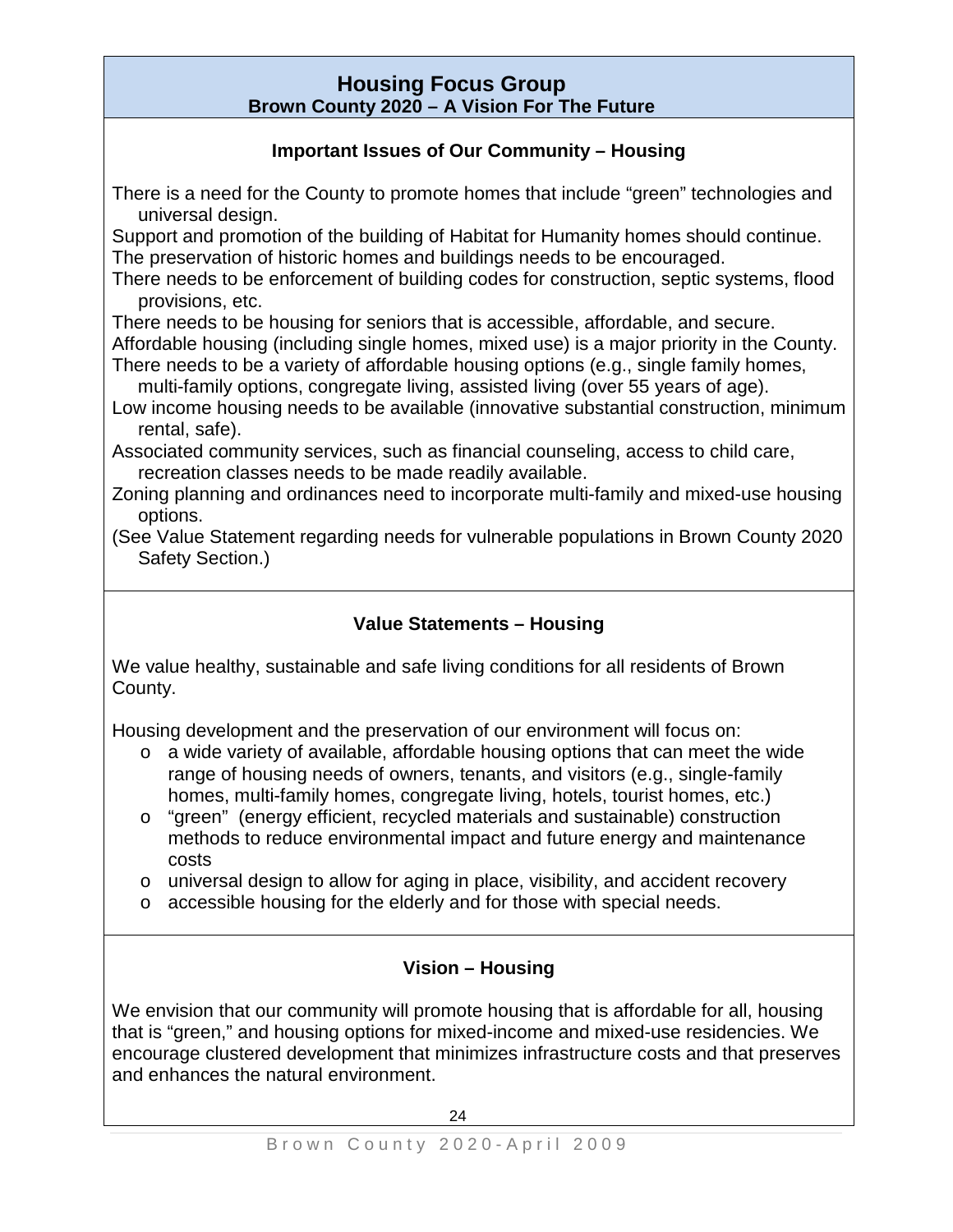#### **Strategic Initiatives & Outcomes – Housing**

#### **Strategic Initiative> Expansion of Affordable Housing and Initiatives**

Formalize the committee structure by having the current Housing Committee (Brown County Partnership) expand to other pertinent representatives.

*Point Person: Linda Welty*

#### **Beginning Outcomes:**

- 1) Identify and locate needed partners to respond to the identified needs.
- 2) Validate doability of initiatives identified by the Brown County 2020 participants.
- 3) Explore Smaller Indiana website for housing initiatives.
- 4) Etc. …

#### **Strategic Initiative> Housing Replacement (Acquisition) Initiative**

Replace 64 rental homes/apartments and 70-plus homeownership homes, paying attention to affordability.

#### **Beginning Outcomes:**

- 1) Identify developable improved and unimproved leads to accommodate single family (70) and multi-family (64) housing.
- 2) Form a legal entity that will be able to hold property.
- 3) Purchase 12 homes in one year.
- 4) Etc. …

#### **Strategic Initiative> Housing Development**

Identify potentially developable tracts of land in Brown County that can be developed into 10 or more homes.

#### **Beginning Outcomes:**

- 1) Identify private development efforts that potentially contribute to this goal.
	- o Check with Commissioners and Planning and Zoning Department
	- o Check with Brown County Economic Development Corporation
	- o Check on Long Range Recovery Team's proposal to Lilly Endowment
	- o Become knowledgeable regarding proposed private developments
	- o Investigate 40-60 units of senior housing (rumored)
	- o Identify and locate potential developers (approachable)
	- a) Visit local realtors to obtain listing of properties on the market in service area.
	- b) Identify one to six developable properties, prioritized to meet the production goal.
	- c) Identify areas served by sewer utilities for Nashville, Gnawbone and Helmsburg.
	- d) Visit Planning and Zoning Department for overlay maps.
- 2) Build three Habitat homes over next three years.
- 3) Work on the revision of development planning documents and approval process.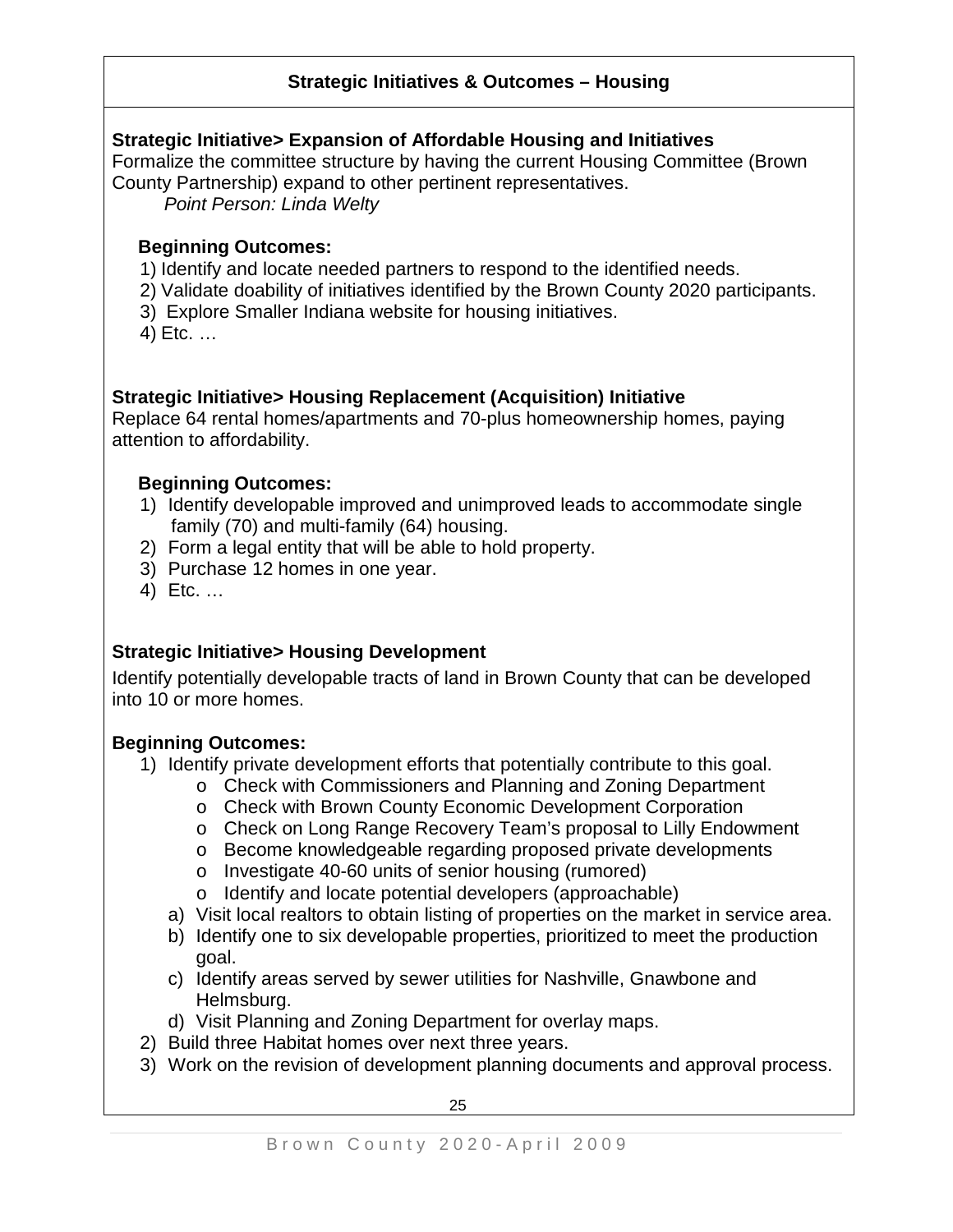- 4) Develop a model for non-for-profit organizations, appropriate for Brown County, to develop and manage affordable rental properties.
- 5) Investigate opportunities to take advantage of foreclosures, tax sales, donations, etc., in order to create and manage affordable housing.
- 6) Etc. …

#### **Strategic Initiative> Assisted Living/Retirement Facility**

Have a local assisted living/retirement facility in Brown County.

#### **Beginning Outcomes:**

- 1) Work with representatives from Community and Economic Development and Safety Groups to discuss best ways to approach this goal.
- 2) Discuss ways to enhance our growth as a retirement community by providing data and incentives for the development of assisted living and retirement facilities with supporting infrastructure.
- 3) Link with representative interested in providing adult day care services to Brown County. (Contact Brown County Partnership.)
- 4) Develop a plan to attract corporate interest for an assisted living/retirement facility.
- 5) Etc. …

#### **Strategic Initiative> Home Owner Repair and Improvement Program**

Continue the Home Owner Repair and Improvement Program by applying for a second phase grant.

*Point Person: Bob Oliger*

#### **Beginning Outcomes:**

- 1) Evaluate outcomes of phase one of Home Owner Repair and Improvement grant and report results to Brown County Partnership and County Commissioners.
- 2) Identify grant timeline, seek out grant writer and facilitate the local process for grant application.
- 3) Etc. …

#### **Strategic Partners for Collaboration – Housing**

Housing Committee (Brown County Partnership)

Long Range Recovery Team representative

Representative(s) from Infrastructure Brown County 2020 Focus Groups

Representative(s) from Community and Economic Development Brown County 2020 Focus Group

Long Term Recovery Committee

Local (town and county) government

State and federal government (funding)

Brown County Habitat for Humanity

Housing Partnerships Inc.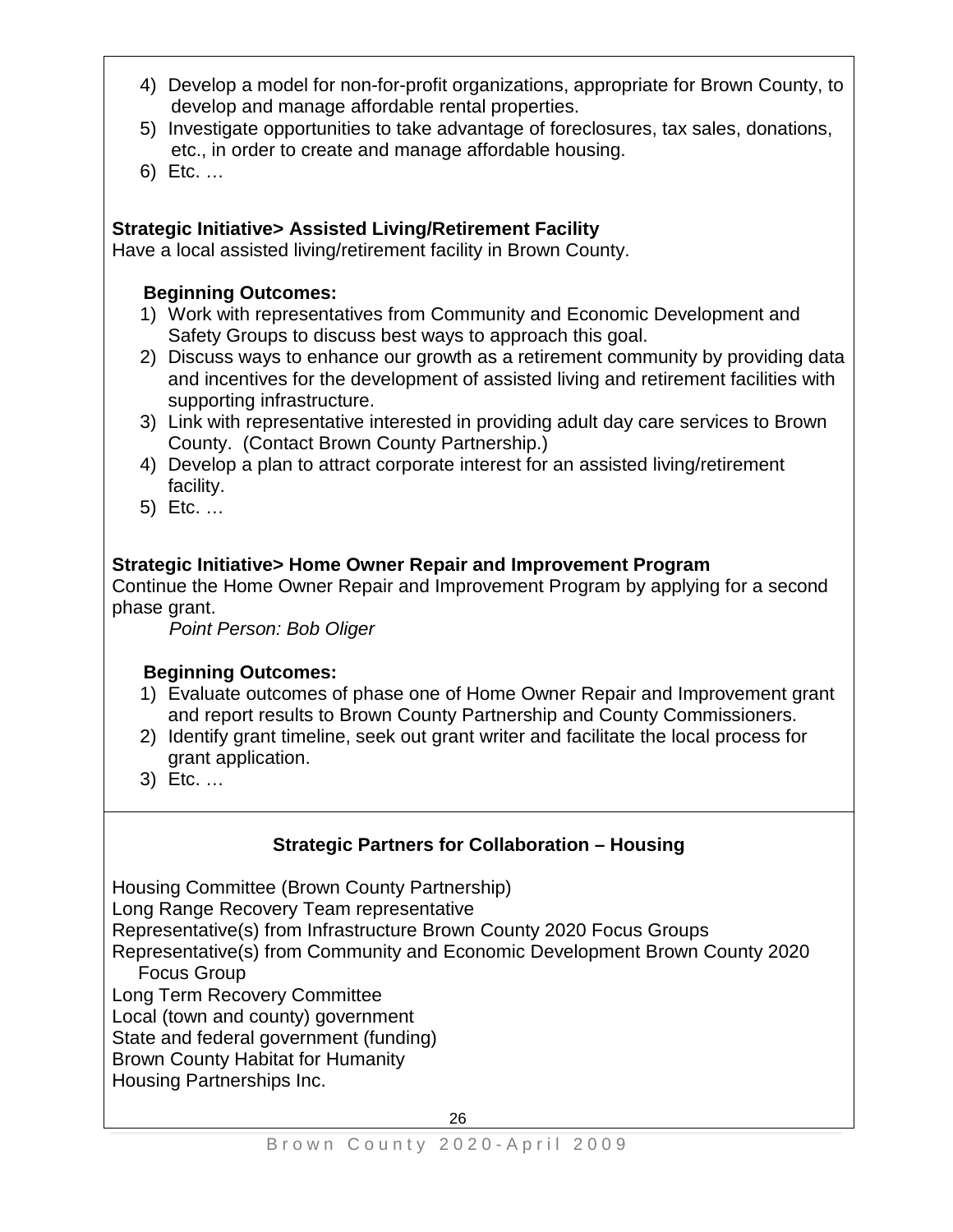Public and private partnerships Realtor representative

#### **Arts and History Focus Group Brown County 2020 – A Vision For The Future**

#### **Important Issues of Our Community – Arts and History**

Brown County needs to improve itself as a center for arts education.

Art events, e.g., an annual juried arts festival, storytelling festival, music festival, should also be part of the arts programming.

The History Center, currently part of the Historical Society, should partner with the arts/history movement.

The Welcome Center/Education Building at T. C. Steele State Historic Site should become a partner in the arts and cultural movement.

A better marketing plan and sales job for our arts heritage should formally be put in place.

The History Center should be supported in its quest for the employment of qualified personnel.

- Access to artists in Nashville should be part of the overall plan to enhance the County's artist image.
- Brown County should work with State of Indiana to seek help promoting the art and environment heritage.

(See Brown County 2020 Environment Section of this document for recreational, i.e. parks and trails, information.)

## **Value Statements – Arts and History**

We cherish our history, celebrate our present, and dream of our future. It is a history with a rich cultural background in the arts and has a strong sense of a unique, local arts community. In striving to bridge the gap from the present to the future and continue to develop that living, growing culture, importance should be paid to:

- o an accessible cultural arts center
- o a dynamic history center
- o fine arts and artisans festivals and events
- o music
- o dance
- o theater
- o writing
- o storytelling
- o arts and cultural facilities throughout the County,
- o development of a sense of unity and common direction among the artists and artisans, and
- o cooperative planning and marketing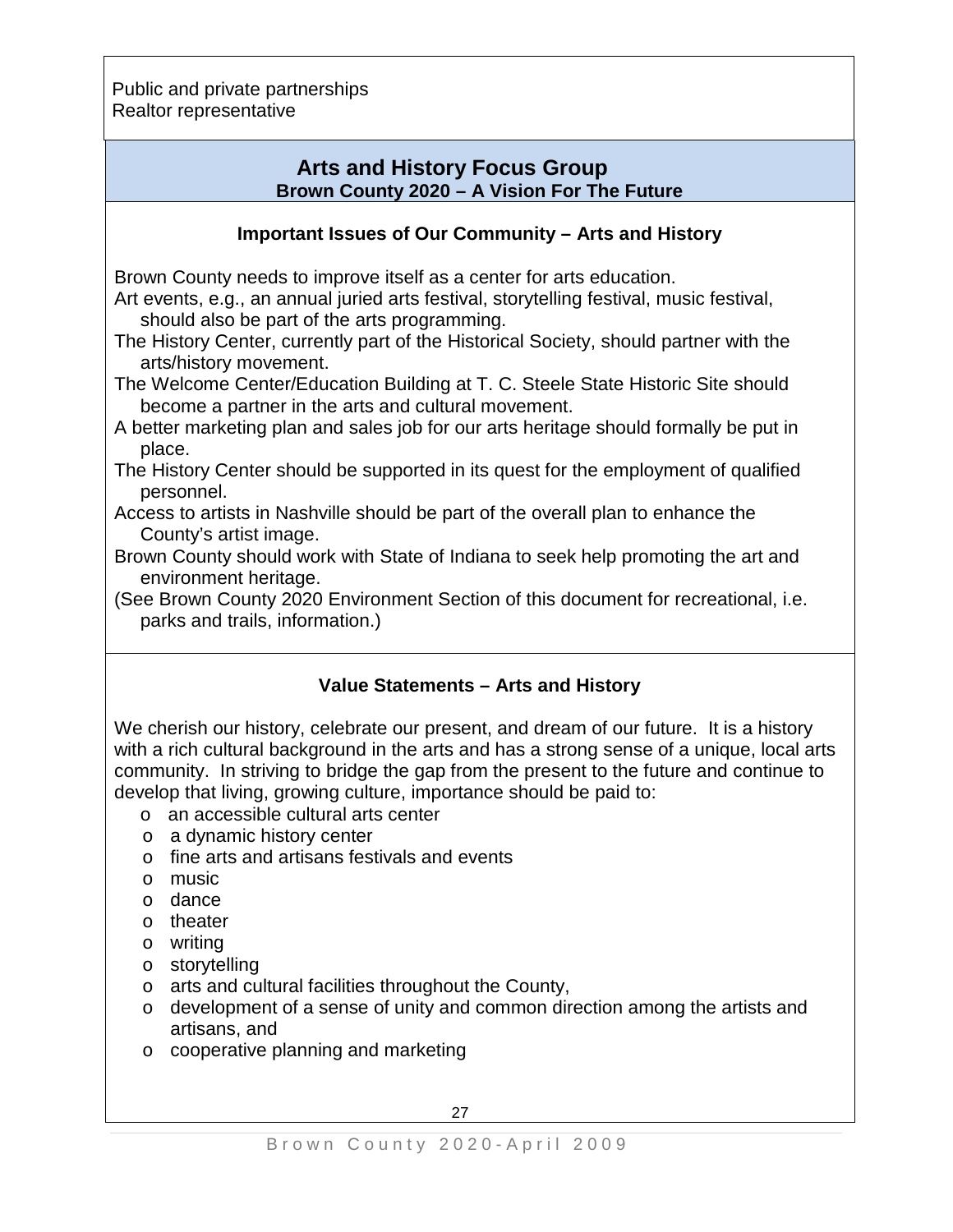#### **Vision – Arts and History**

We envision our community as a recognized center that promotes arts and history with the following characteristics:

- o An educational program of broad-based arts programs (e.g., music, dance, theatre)
- o Classes providing teaching arts (e.g. spinning, weaving, blacksmithing, quilting, printing)
- o A building for community activities
- o A provider of programs for visitors (e.g., Elderhostel programs).

We want to be known as a diverse, accessible, beautiful and high quality arts community. This vision should also encompass our environmental offerings. We are the "Art Colony of the Midwest."

#### **Strategic Initiatives & Outcomes – Arts & History**

#### **Strategic Initiative> History Center Development**

Support planning and development of the History Center with letters of support, financial support, volunteerism, membership, leadership and ideas.

#### **Beginning Outcomes:**

- 1) Locate Brown County Partnership support proclamation regarding the History Center.
- 2) Continue to identify grant opportunities.
- 3) Compile a list of groups to speak to regarding the History Center.
- 4) Form a Speakers Bureau to talk to local organizations.
- 5) Etc. …

#### **Strategic Initiative> Arts and Cultural Center**

Define the concept "arts center," explore the need, and write a plan.

#### **Beginning Outcomes:**

- 1) Meet with the T. C. Steele Historic Site group to discuss concept of its upcoming "center."
- 2) Develop a committee to research what has been done in Brown County with regards to the "arts center" concept, the "arts presence" and what has been accomplished in similar communities.
- 3) Communicate and work with government representatives to identify best strategies for mutual support and cooperation.
- 4) Etc. …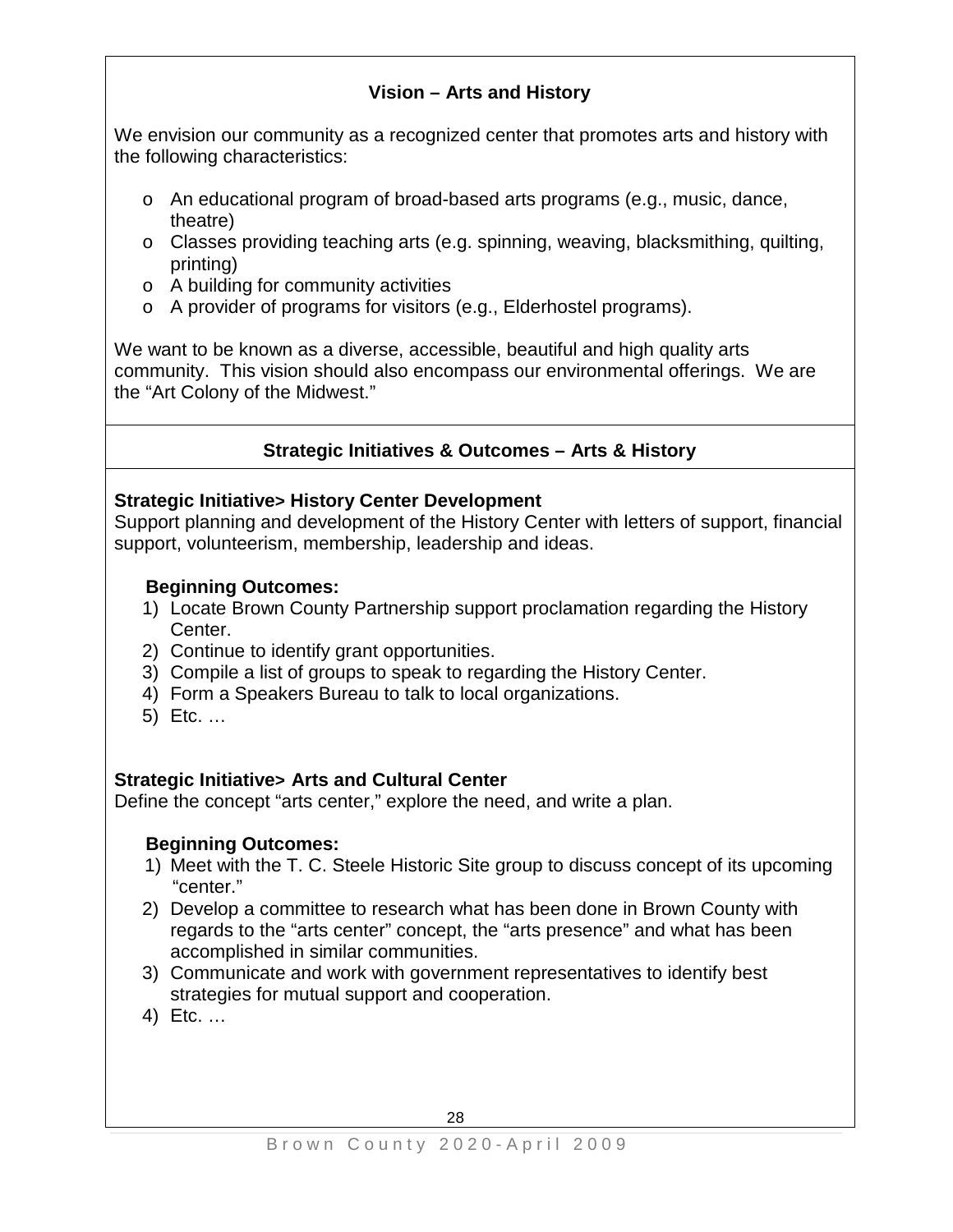#### **Strategic Initiative> Arts and Music Event Coordination**

Facilitate a coordinated plan for local arts events and activities, such as an annual juried Arts Festival, concerts in the park, etc.

#### **Beginning Outcomes:**

- 1) Identify current and recent planning efforts for arts or cultural events.
- 2) Coordinate with the County calendar of events.
- 3) Work with government representatives to identify best strategies for mutual support and cooperation.
- 4) Meet with Convention and Visitors Bureau and Chamber regarding ongoing communication.
- 5) Etc. …

#### **Strategic Partners – Arts and History**

Government representatives T. C. Steele Historic Site representative(s) Brown County Historical Society representatives Arts representatives, local and regional Indiana University representative Traditional Arts Indiana Art Alliance Brown County (AABC) Brown County School representative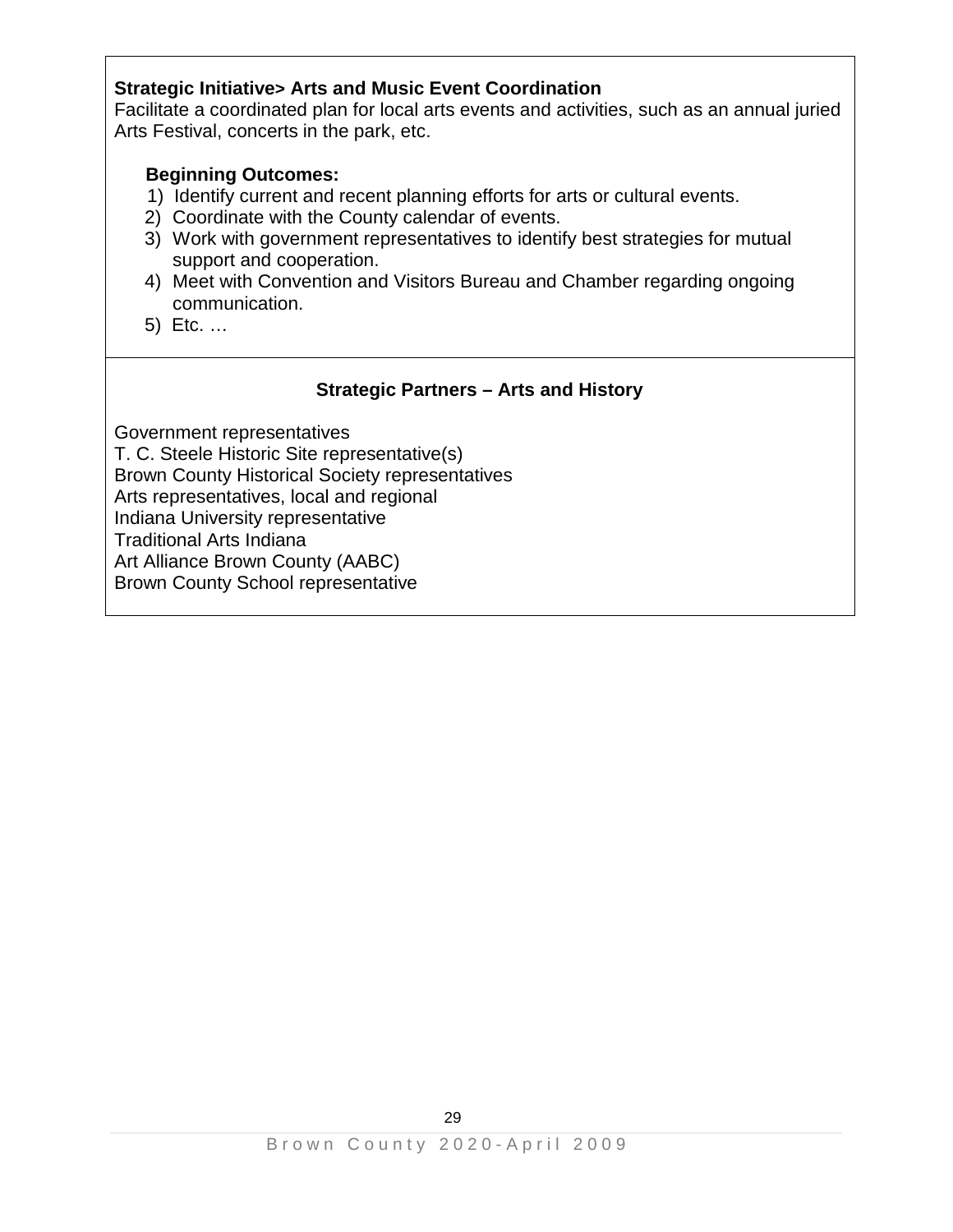## **Community-Wide Needs Assessment 2007/08 Steering Committee**

## **Appendix A**

Barbara Bowman Joe Gore Al Kosinski Jennifer Lawrence Alice Lorenz Scott Rudd Lisa Terry Betsy Voss-Lease

## **Brown County 2020 2008 Steering Committee**

## **Appendix B**

Barbara Bowman, Purdue Extension Susanne Gaudin, League of Women Voters Janet Kramer, League of Women Voters Betsy Voss Lease, Brown County Partnership Stephanie Yager, Brown County Commissioners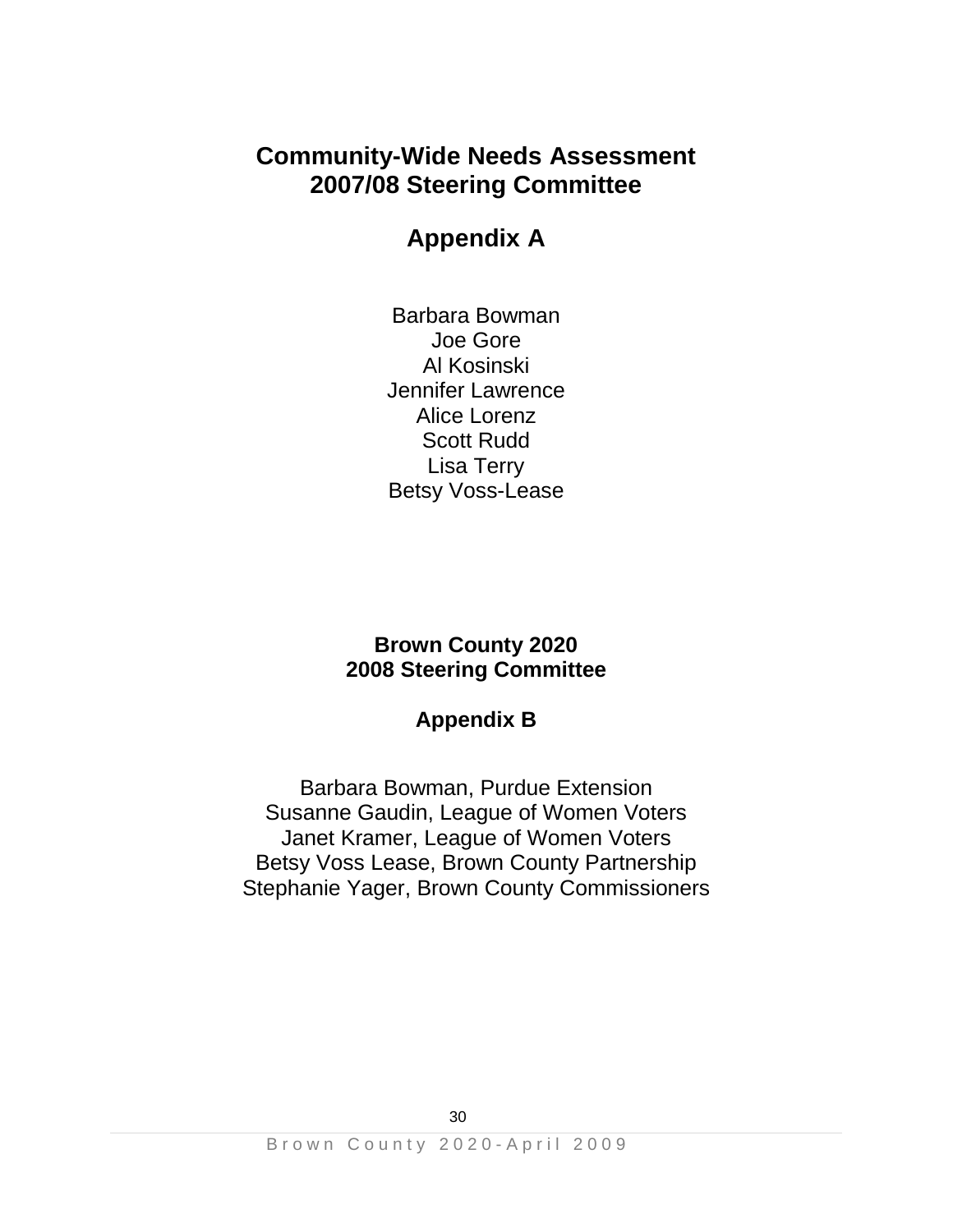## **Brown County 2020 Focus Groups Appendix C**

Convenors: Barbara Bowman, Betsy Lease Facilitator: Scott Hutcheson, Purdue University

#### **Community and Economic Development**

Harry Bond, Mark Bowman, Robyn Rosenberg Bowman, Delbert Crocker, Phyllis Crocker, Jan Harker, Howard Hughes, Bill Lloyd (Chair), Margie McClain, Wayne O'Hara, Nel Percival, Andy Rogers, Bob Schloss, Bill Schnackel, Peter Sebert, Tom Vornholt, Evan Werling, Chuck Yager, Stephanie Yager

#### **Infrastructure**

Jenny Austin, John V. Davis (Chair), Gloria Dobbs, Mary Fouch, Danny Hollander, Darrell Kent, Bob Kirlin, Cathy Martin, David Martin, Roy Shea, Charlotte Wolff, Brenda Young

#### **Environment**

Jim Allen, Bob Foyut, Margaret Bruce, Bonnie Closey, Linda Hobbs, Davie Kean, Peg Lindenlaub, Chris Myers (Chair), Cathy Paradise, Pam Raider, Scott Stephenson, Ken Wagler

#### **Family and Services**

Gary Bartels, Diane Cantrell, Stephanie Dean, Brenda Dewees, Alyson Dunfee, Lynne Eckerle, Donna Niednagel, Gene Niednagel, Jenise Platt, Kim Robinson (Chair), Sara Wagler, Ed Wojdyla

#### **Health**

Cindy Colglazier, Janet Kramer, Jaydene Laros, Ruth Reichmann, Rita Simon, Dana Skirvin, Judy Swift (Chair)

#### **Safety**

Mike Bruce, Michael Fulton, Susanne Gaudin (Chair), Jeffrey McCabe, September McCabe, Ben Phillips, Scott Rudd

#### **Education**

Andi Bartels, Patricia Bartels, Sue Dillon, Sister Eileen Flavin, Al Kosinski (Chair), Julie Milloy, John Mills, Jim Milnes, Mary Beth Moore, Donna Ormiston, David Shaffer, Dee Suding, Jacqueline Watson

#### **Housing**

Gary Bartels, Mark Lindenlaub, Tona Martin, Loretta McMahan, Brenda Miller, John Miller, Carrel Moore, Bob Oliger, Hank Swain, Cindy Thompson, Bill Voland, Linda Welty (Chair)

#### **Arts and History**

Gloria Berryman, Barbara Rasmussen Charon, Nancy Coulter, Rob Coulter, Nel Hamilton, Ken Harker, Ada Jones, Davie Kean, Alice Lorenz, Thom McMahan, Andrea Swift, Tom Tuley (Chair)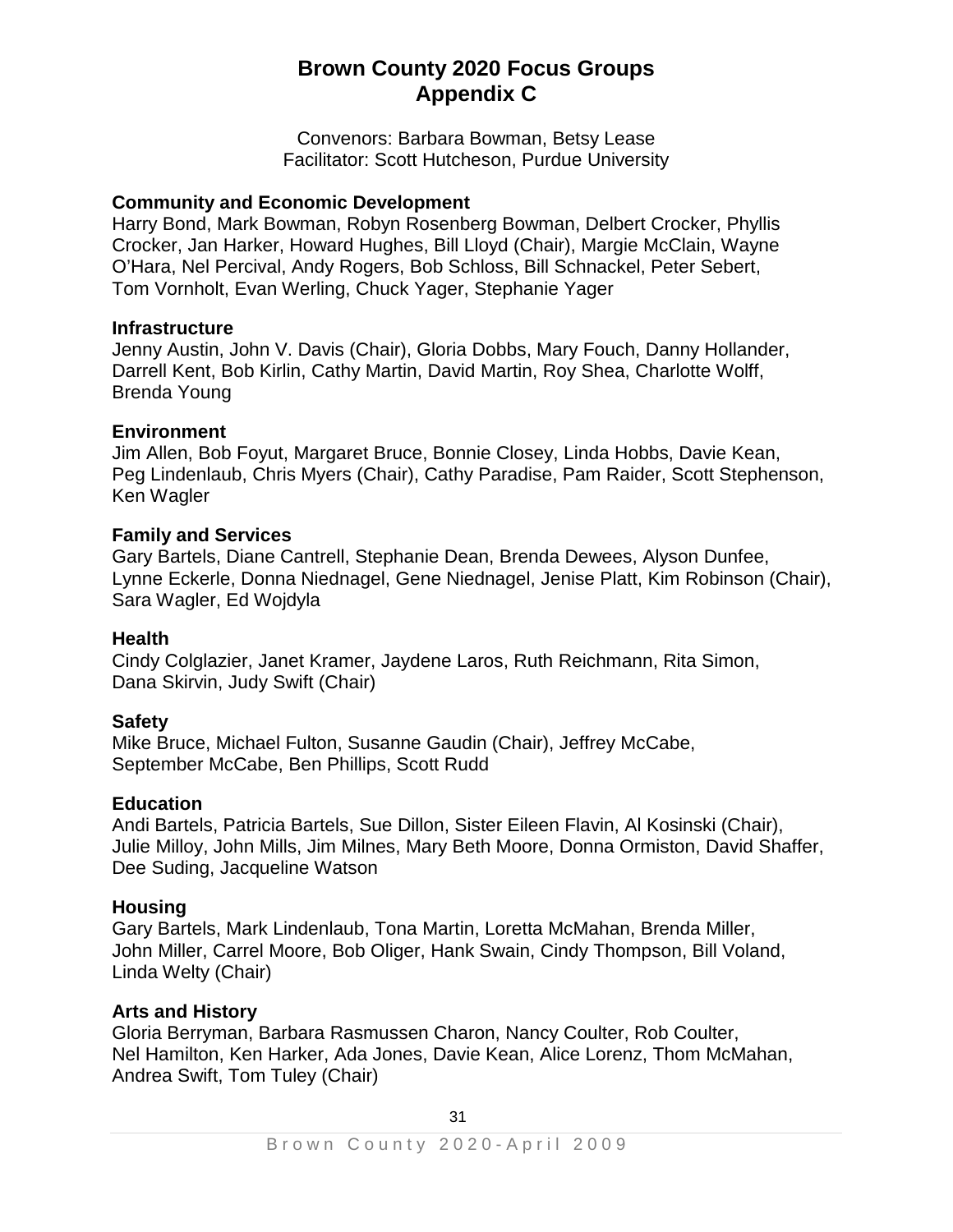## **Brown County 2020 Housing Committee Appendix D**

Meeting: BC 2020 Visioning Housing committee Date: December 12, 2008 Time: 4:00 p.m.<br>Location: Brown Co Brown County Library

Attendance: Michael Fulton, Marge DeGlandon, Carrel Moore, Bob Oliger, Linda Welty, Bill Voland, Mark Lindenlaub, and Hank Swain.

Michael discussed the housing project that was not funded by Lily Indiana funds and how we can go forward and revise the plan and re-submit to Lily. Much discussion followed as to where we go from here.

Marge DeGlandon brought the plans that are proposed by Real America that will produce much needed multi and single family housing as well as Senior housing. We are aware of the Ski World development as well. Not wanting to duplicate efforts we are researching other options for this grant request. We discussed purchasing foreclosed homes and renovating as rentals however, they are still unaffordable and not feasible at this time. Marge stated there are 24 properties on the market to date. She will continue to keep us updated on available properties.

Michael will obtain a breakdown of avg. income and rental needs of the flood victims. Next steps needed: decide what gap is needed to fill; cost structure and come up with a financial profile for the business plan. We will need a funding package that will include hiring a developer, purchasing the units, an entity to take local control and develop a permanent affordable housing partnership. Long term: develop a Brown County Housing Authority.

Michael, Mark and Bill will meet to develop a working business plan and project. We are researching purchasing 6-12 properties and will identify funding sources. Email will be sent to the committee for comments, input, etc. We feel with the time frame this is the best method.

Grant request will be re-submitted to Lily by January 15<sup>th</sup> deadline.

Meeting adjourned at 5:30

Minutes submitted by: Linda Welty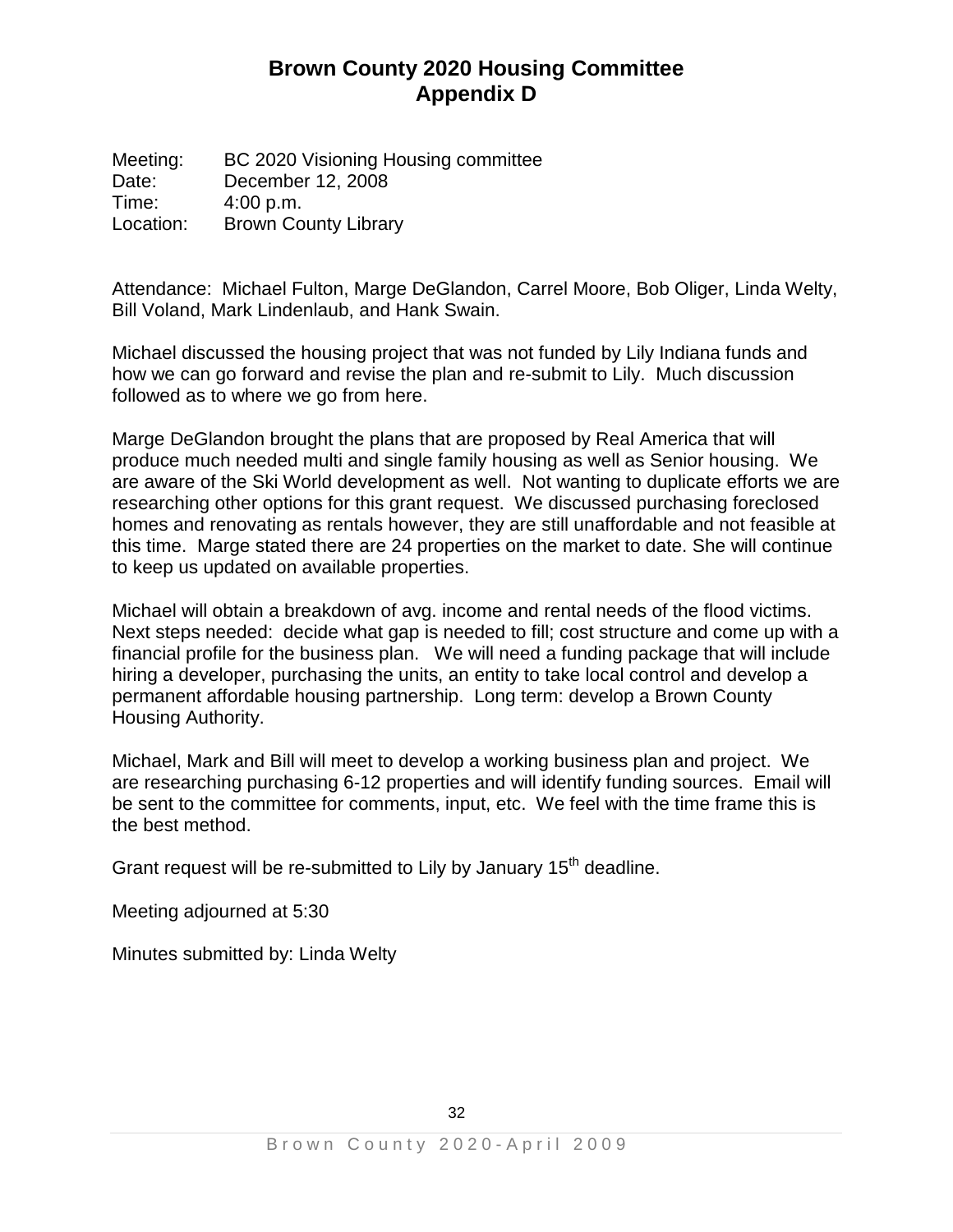## **Brown County 2020 Meeting Report Form Appendix E**

|                           | <b>Meeting Record</b> |       |
|---------------------------|-----------------------|-------|
| <b>Name of Committee:</b> |                       | Date: |
| <b>Members Present:</b>   |                       |       |
| <b>Members Absent:</b>    |                       |       |
| <b>Visitors:</b>          |                       |       |
|                           | <b>Decisions Made</b> |       |

**Action Items**

**Action(s) & Date Completed: Person Responsible:**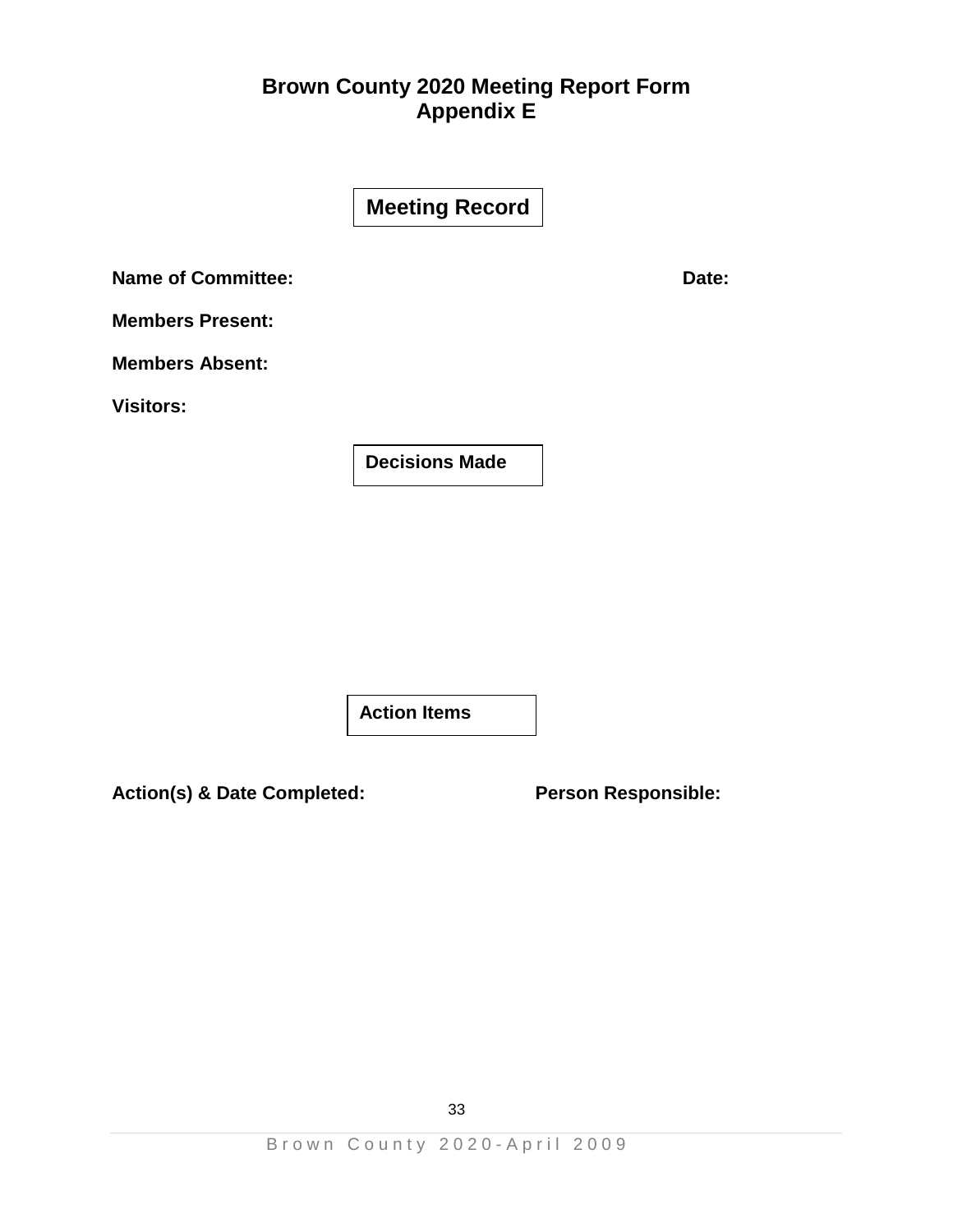## Brown County 2020 **–** A Vision for the Future **Summary of Recommended Projects**

## **Appendix F**

The list of recommended projects below can be found in more detail in the body of the Brown County 2020 Vision Report. They are not listed in priority order. As each initiative is begun the first job of the person(s) responsible is to review what has already been done, validate the previous work, and write a complete work plan.

#### **Community and Economic Development**

Strategic Planning Centralized Development and Marketing Camp Atterbury Linkage

#### **Infrastructure**

Internet Access Disaster Recovery Transportation – Brown County Access Accessibility Assessment and Support Leadership and Volunteerism Water Delivery System Improvement Sewers, Septic, and Wastewater Roads/Bridges Repair and Maintenance

#### **Environment**

Agriculture, Land Use and Development Ecotourism Promotion of "Green" Recreation and Parks Development Salt Creek Trail Continuation Hiking and Biking Trail Development Cleanup of Waterways

#### **Families and Services**

Centralized and Easy-to-Access Family Services Summer and After-School Programs Child and Adult Care Youth Mentoring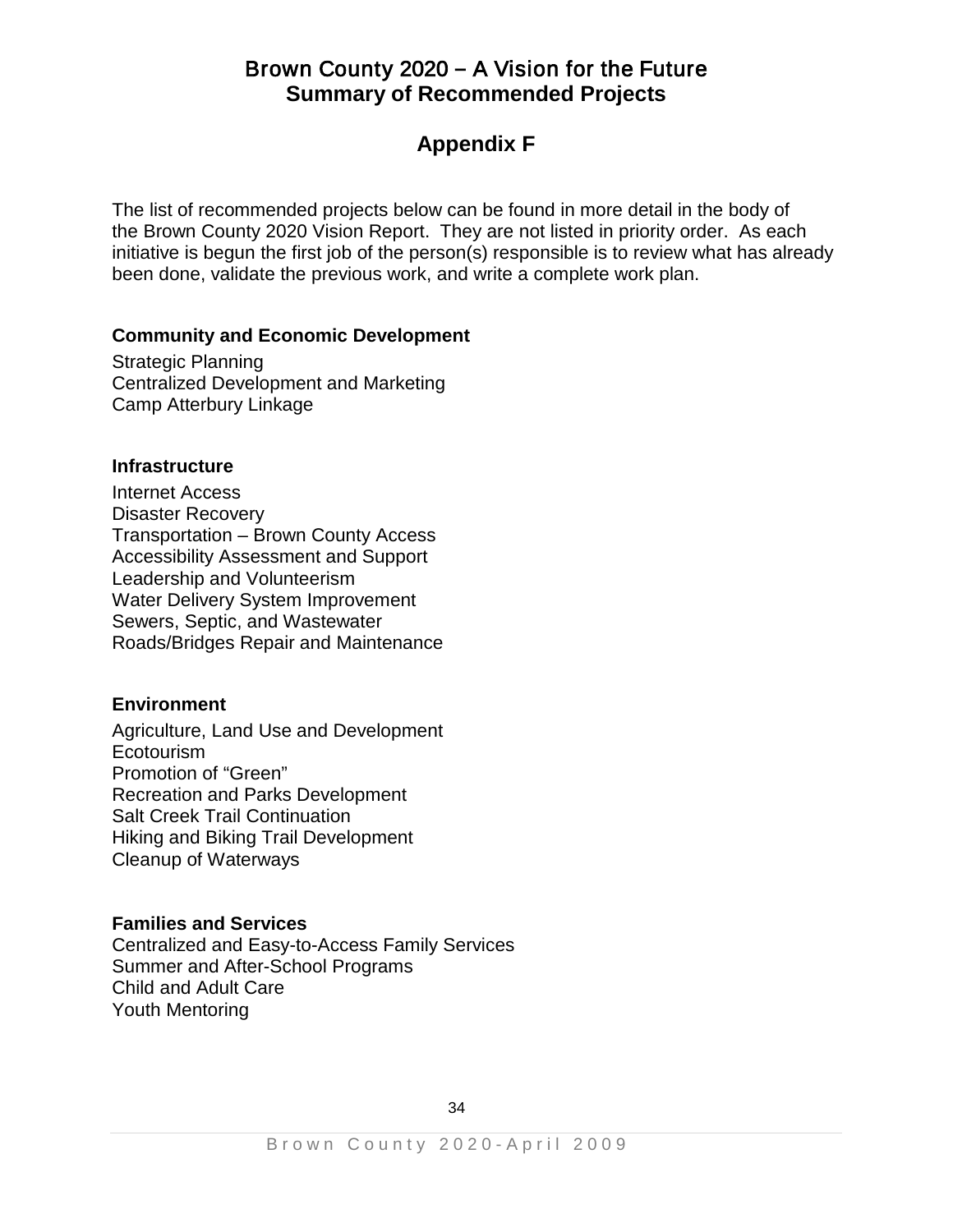(Appendix F continued - summary of recommended projects)

#### **Safety**

Ambulance Services Prompt-Care Facility Development Law Enforcement Services Fire Protection Services and Facilities Disaster Preparedness

#### **Education**

Career Resource Center Expansion and Sustainability Enrichment Opportunities Early Education School Building and Renovation Plan School Safety and Security

#### **Housing**

Expansion of Affordable Housing Committee and Initiative Housing Replacement (Acquisition) Initiative Housing Development Assisted Living/Retirement Facility Home Owner Repair and Improvement Program

#### **Arts and History**

History Center Development Arts and Cultural Center Arts and Music Events Coordination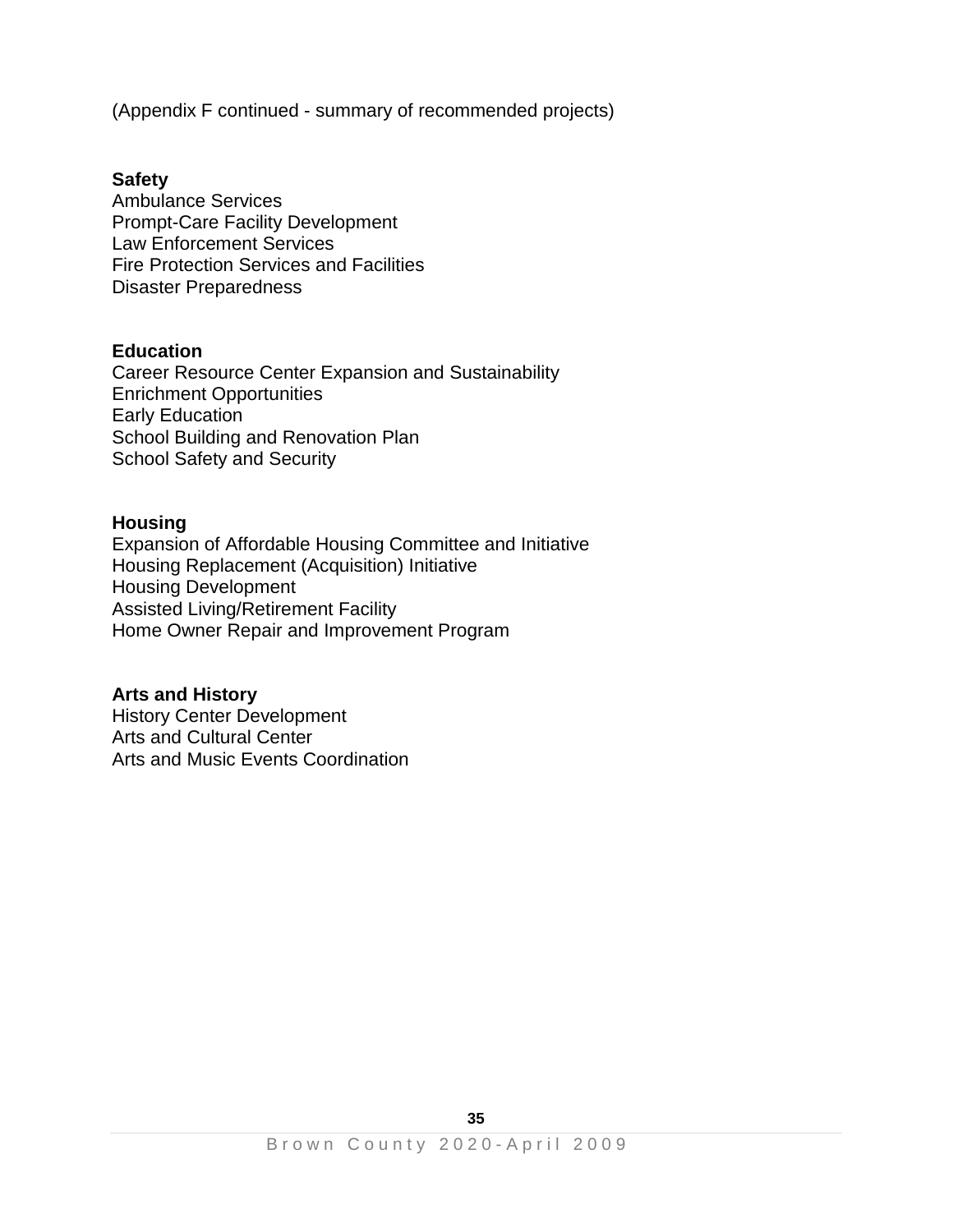## **Brown County 2020 – A Vision for the Future Timeline for Priority Projects**

## **Appendix G**

For ease of planning, the Brown County 2020 Vision proposed projects have been placed into three "timeline" categories. Within each category they are not listed in priority order, but in the order that they are located in the main Brown County 2020 Vision Report. It is recognized that the initiation of one project might affect another. Circumstances such as funding availability may influence the order of initiating projects. Some projects will be ongoing; some will have a much shorter timeline for completion. Therefore, this list is fluid and should be treated as such. It is developed as a resource for funders, planners and implementers.

#### **Current and Priority**

Strategic Planning Internet Access Disaster Recovery **Transportation** Leadership and Volunteerism Sewers, Septic, and Wastewater Water Delivery System Improvement Salt Creek Trail Continuation Youth Mentoring County-wide Health and Wellness Plan Career Resource Center Expansion and Sustainability Home Owner Repair and Improvement Program Expansion of Affordable Housing Committee and Initiative History Center Development Jobs/Income Sustainability

#### **Initiate Soon (One to five years)**

Centralized Development and Marketing Camp Atterbury Linkage Roads and Bridges Repair and Maintenance Agriculture, Land Use and Development Ecotourism Promotion of "Green" Hiking and Biking Trail Development Summer and After-School Programs Continued Development and Sustainability of Health Support Clinic Ambulance Services Fire Protection Services and Facilities Disaster Preparedness Enrichment Opportunities Early Education School Safety and Security 36 and 2012 and 2013 and 2014 and 2014 and 2014 and 2014 and 2014 and 2014 and 2014 and 2014 and 201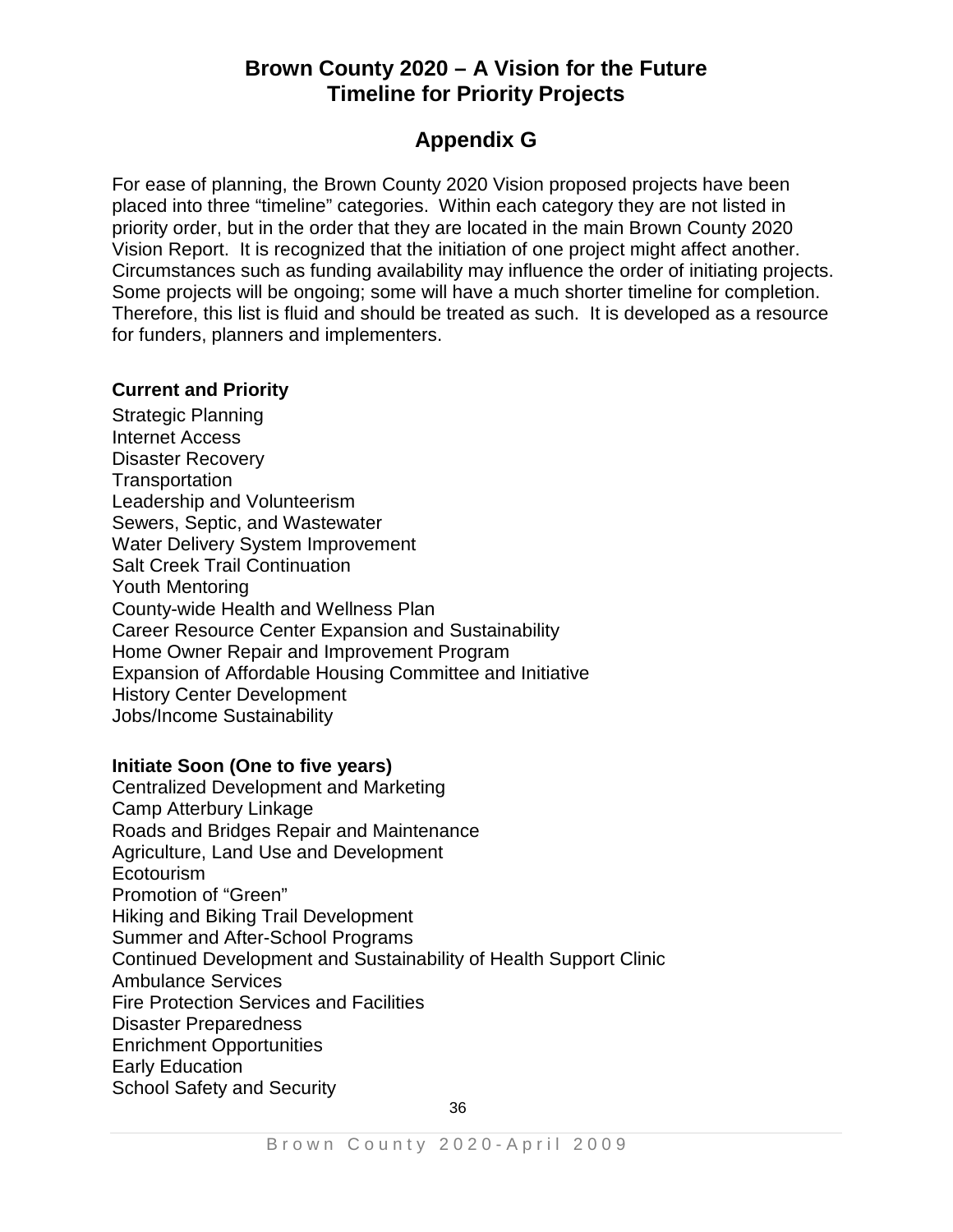(Appendix G continued – Timeline for Priority Projects)

#### **Initiate Soon (One to five years, continued)**

Housing Replacement (Acquisition) Initiative Housing Development Arts and Music Events Coordination

#### **Future Consideration (Five to ten years)**

Accessibility Assessment and Support Recreation and Parks Development Cleanup of Waterways Centralized and Easy-to-Access Family Services Child and Adult Care Prompt-Care Facility Development Law Enforcement Services School Building and Renovation Plan Assisted Living/Retirement Facility Arts and Cultural Center Master plan for transportation and tourism